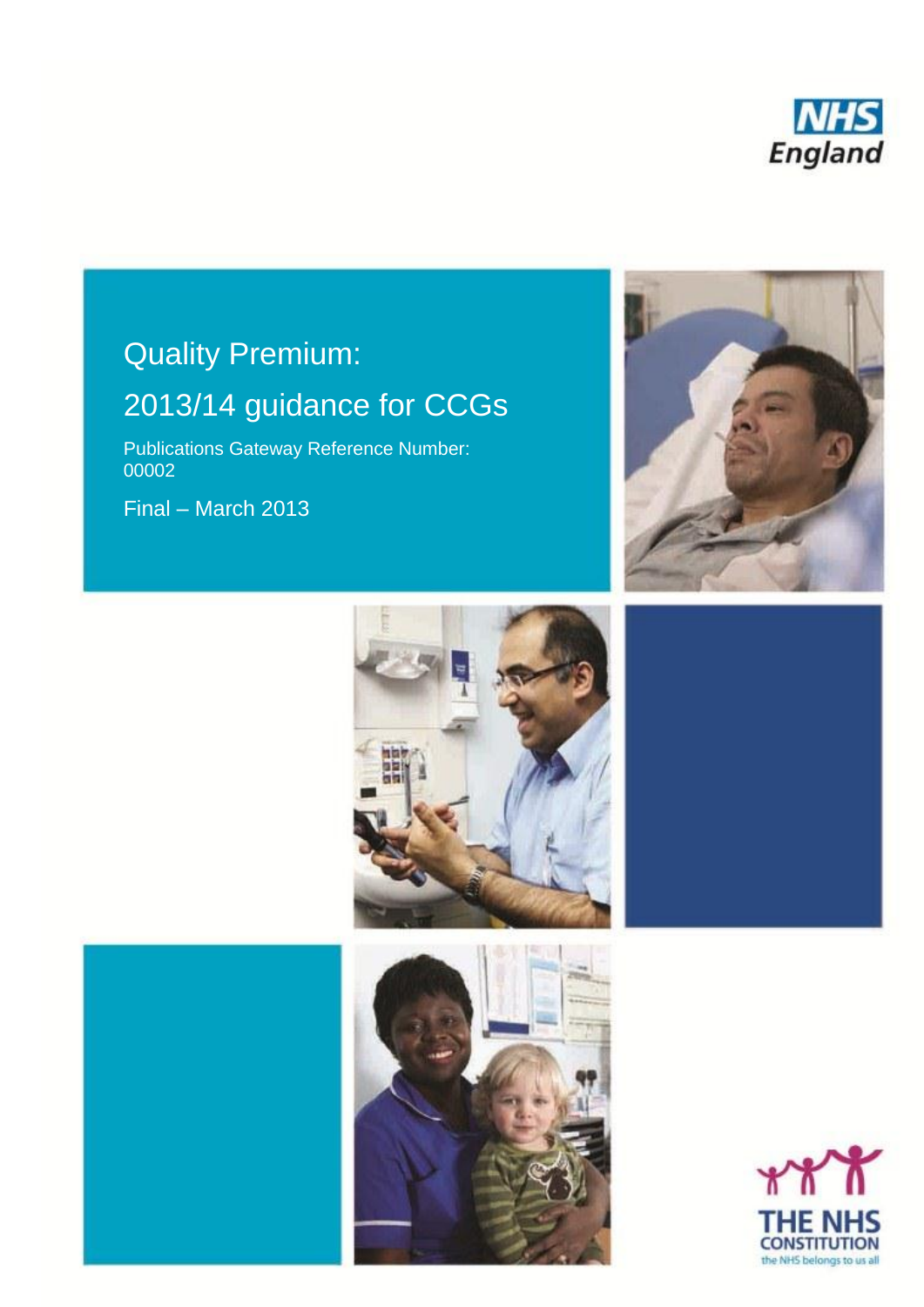#### **NHS CB INFORMATION READER BOX**

#### **Directorate** Medical Operations Patients and Information Nursing **Commissioning Development Commissioning Development** Finance Human Resources

| <b>Publications Gateway Reference:</b>       | 00002                                                                                                                                    |
|----------------------------------------------|------------------------------------------------------------------------------------------------------------------------------------------|
| <b>Document Purpose</b>                      | Guidance                                                                                                                                 |
| <b>Document Name</b>                         | Quality Premium: 2013/14 Guidance for CCGs                                                                                               |
| Author                                       | <b>NHS England</b>                                                                                                                       |
| <b>Publication Date</b>                      | 1st May 2013                                                                                                                             |
| <b>Target Audience</b>                       | CCG Clinical Leaders, CCG Chief Officers                                                                                                 |
|                                              |                                                                                                                                          |
|                                              |                                                                                                                                          |
|                                              |                                                                                                                                          |
|                                              |                                                                                                                                          |
| <b>Additional Circulation</b>                | NHS CB Regional Directors, NHS CB Area Directors                                                                                         |
| List                                         |                                                                                                                                          |
|                                              |                                                                                                                                          |
|                                              |                                                                                                                                          |
|                                              |                                                                                                                                          |
| <b>Description</b>                           | This document supersedes the draft guidance that was published in<br>December 2012. The 'quality premium' is intended to reward clinical |
|                                              | commissioning groups (CCGs) for improvements in the quality of the                                                                       |
|                                              | services that they commission and for associated improvements in                                                                         |
|                                              | health outcomes and reducing inequalities                                                                                                |
|                                              |                                                                                                                                          |
| <b>Cross Reference</b>                       | N/A                                                                                                                                      |
| <b>Superseded Docs</b>                       | http://www.england.nhs.uk/wp-content/uploads/2013/03/qual-                                                                               |
| (if applicable)                              | premium.pdf                                                                                                                              |
| <b>Action Required</b>                       | None                                                                                                                                     |
|                                              |                                                                                                                                          |
| <b>Timing / Deadlines</b><br>(if applicable) | N/A                                                                                                                                      |
| <b>Contact Details for</b>                   | Deborah Jaines                                                                                                                           |
| further information                          | Commissioning Policy & Primary Care                                                                                                      |
|                                              | <b>Quarry House</b>                                                                                                                      |
|                                              | Leeds                                                                                                                                    |
|                                              | LS27UE<br>01138 252525                                                                                                                   |
|                                              |                                                                                                                                          |
|                                              | http://www.england.nhs.uk/                                                                                                               |
| <b>Document Status</b>                       |                                                                                                                                          |
|                                              | This is a controlled document. Whilst this document may be printed, the electronic version posted on                                     |
|                                              | the intranet is the controlled copy. Any printed copies of this document are not controlled.                                             |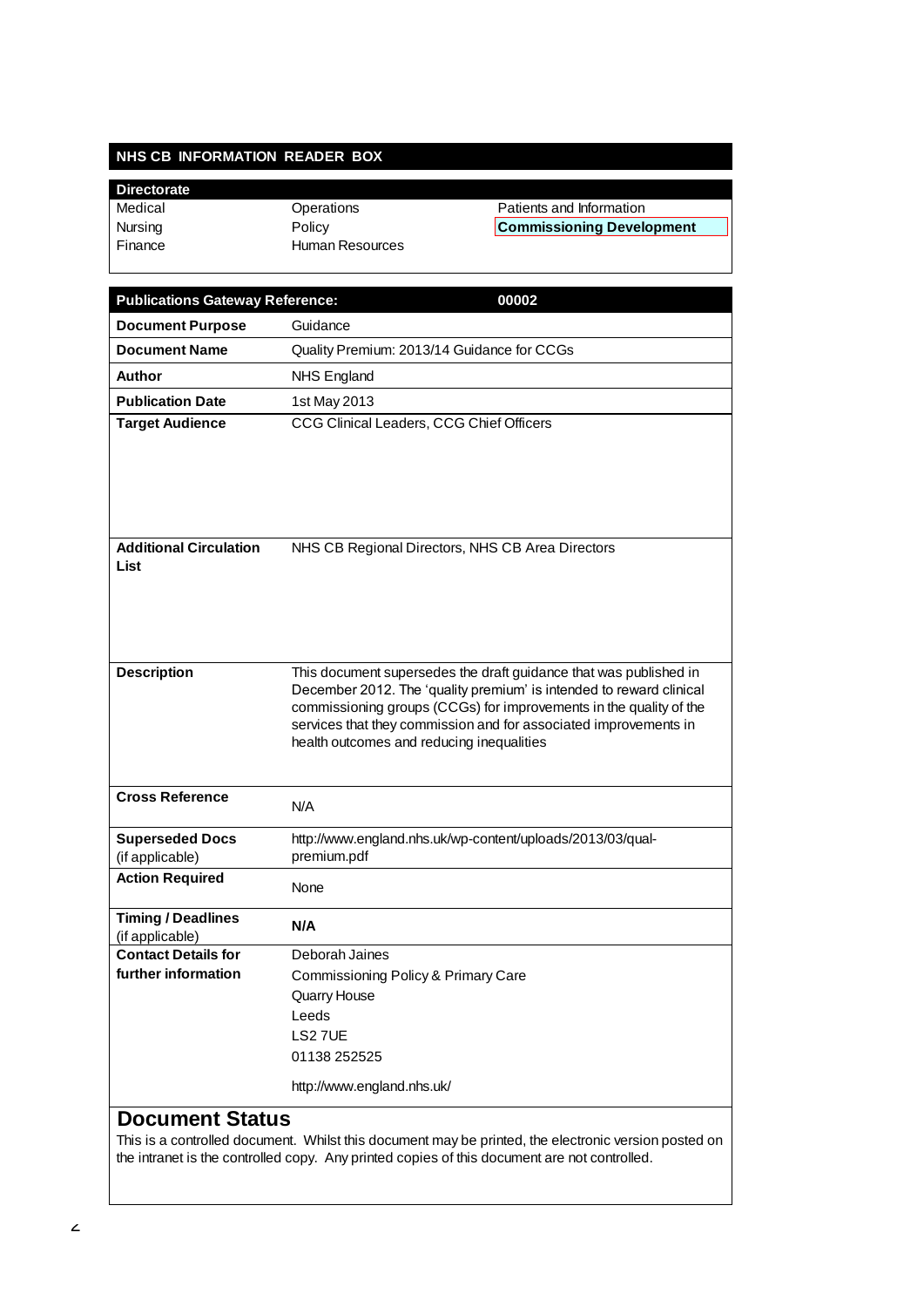# **Quality Premium:**

# *2013/14 guidance for CCGs*

Amended: March 2013

This document supersedes the draft guidance that was published in December 2012.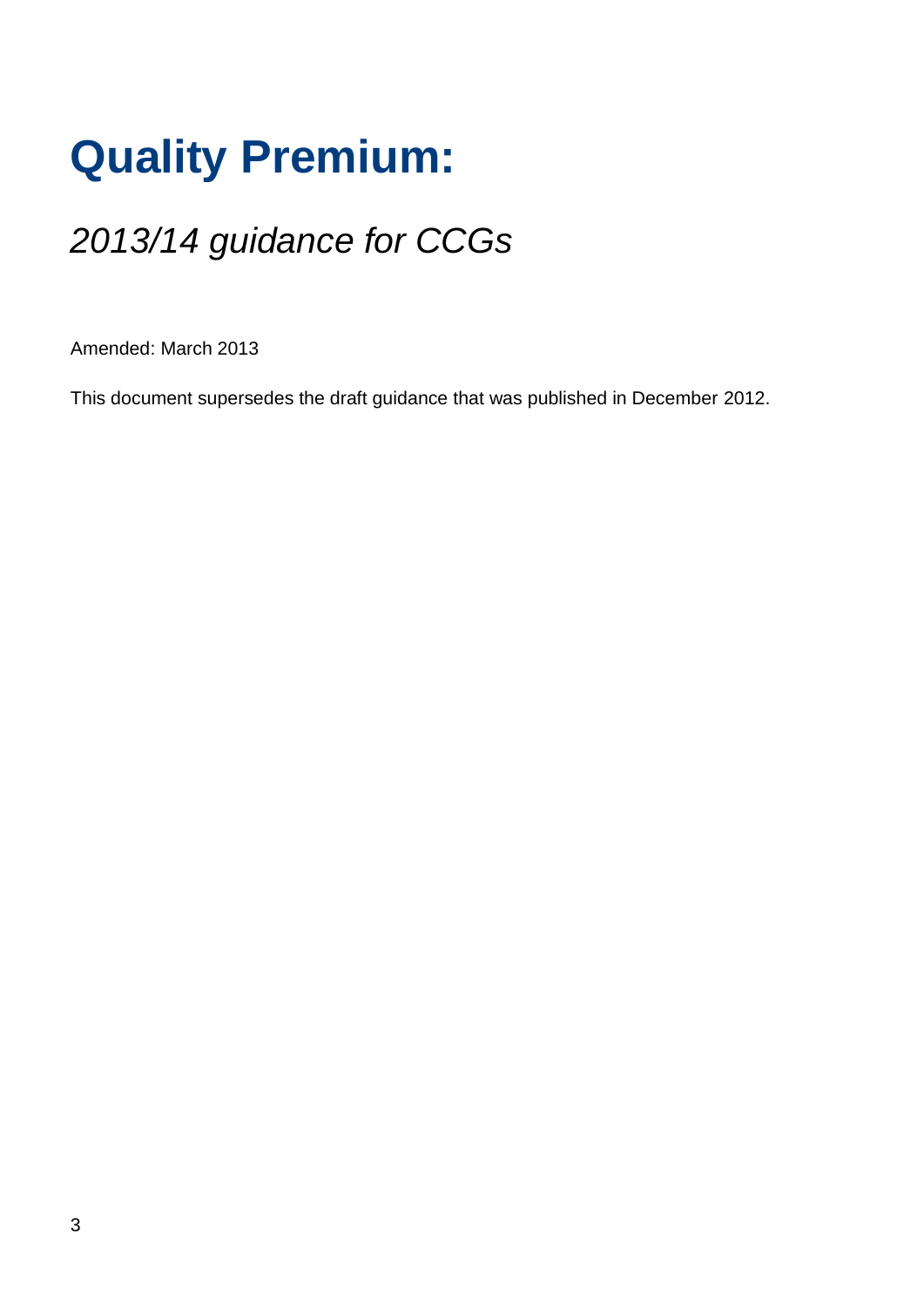# **Contents**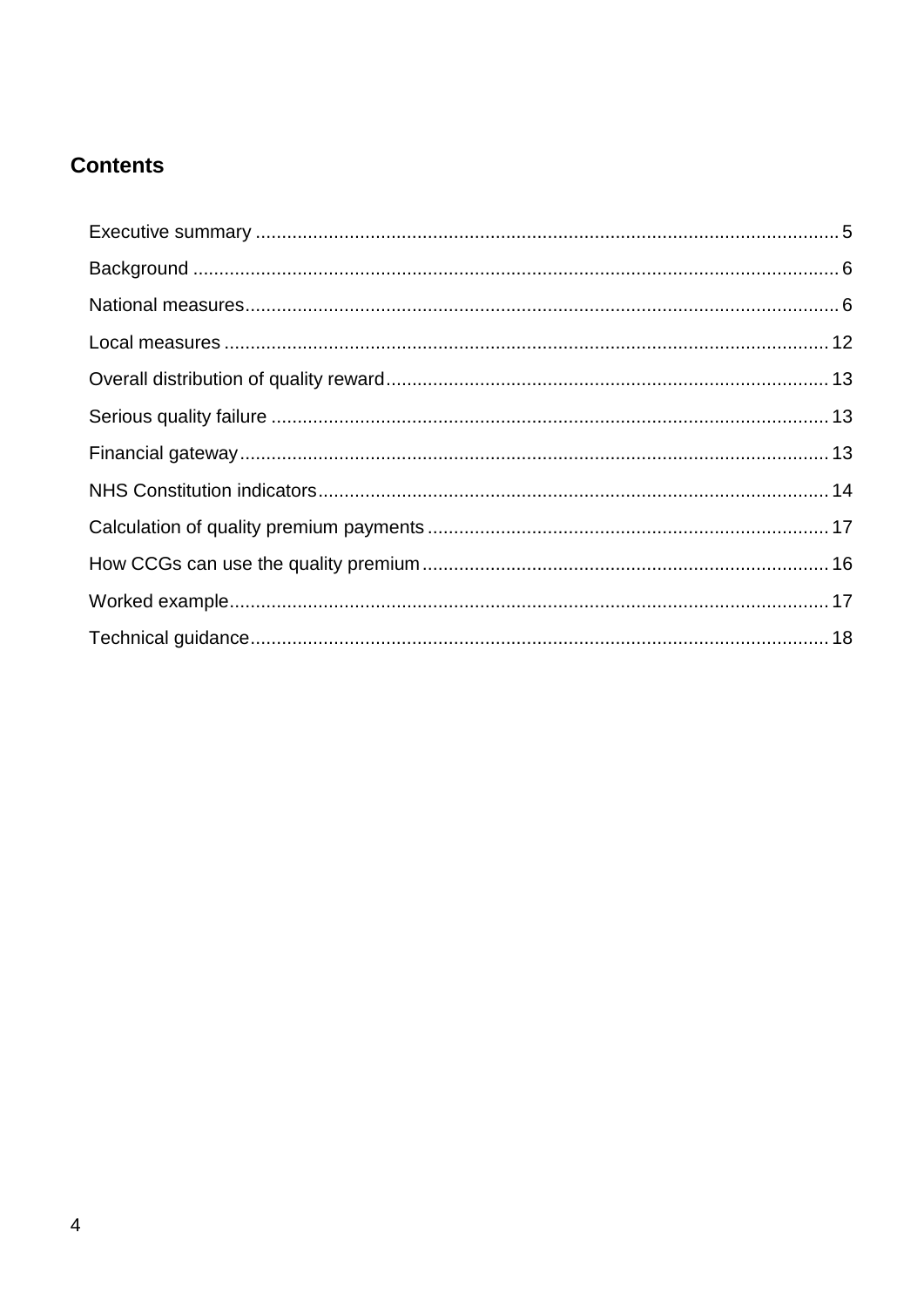# **Executive summary**

- <span id="page-4-0"></span>1. The 'quality premium' is intended to reward clinical commissioning groups (CCGs) for improvements in the quality of the services that they commission and for associated improvements in health outcomes and reducing inequalities.
- 2. The quality premium paid to CCGs in 2014/15 to reflect the quality of the health services commissioned by them in 2013/14 – will be based on four national measures and three local measures.
- 3. The four national measures, all of which are based on measures in the NHS Outcomes Framework, are:
	- **reducing potential years of lives lost through amenable mortality** (12.5 per cent of quality premium): the overarching objective for Domain 1 of the NHS Outcomes Framework;
	- **reducing avoidable emergency admissions** (25 per cent of quality premium): a composite measure drawn from four measures in Domains 2 and 3 of the NHS Outcomes Framework;
	- **ensuring roll-out of the Friends and Family Test and improving patient experience of hospital services** (12.5 per cent of quality premium), based on one of the overarching objectives for Domain 4 of the NHS Outcomes Framework;
	- **preventing healthcare associated infections** (12.5 per cent of quality premium), based on one of the objectives for Domain 5 of the NHS Outcomes Framework.
- 4. The three local measures should be based on local priorities such as those identified in joint health and wellbeing strategies. These will be agreed by individual CCGs with their Health and Wellbeing Boards and with the area teams of the NHS Commissioning Board (NHS CB).
- 5. In accordance with the regulations<sup>1</sup> laid in March 2013:
	- it will be a pre-qualifying criterion for any payment that a CCG manages within its total resources envelope for 2013/14 and does not exceed the agreed level of surplus drawdown;
	- the total payment for a CCG (based on its performance against the four national measures and three local measures) will be reduced if its

<sup>&</sup>lt;sup>1</sup> The National Health Service (clinical commissioning groups - Payments in Respect of Quality) Regulations 2013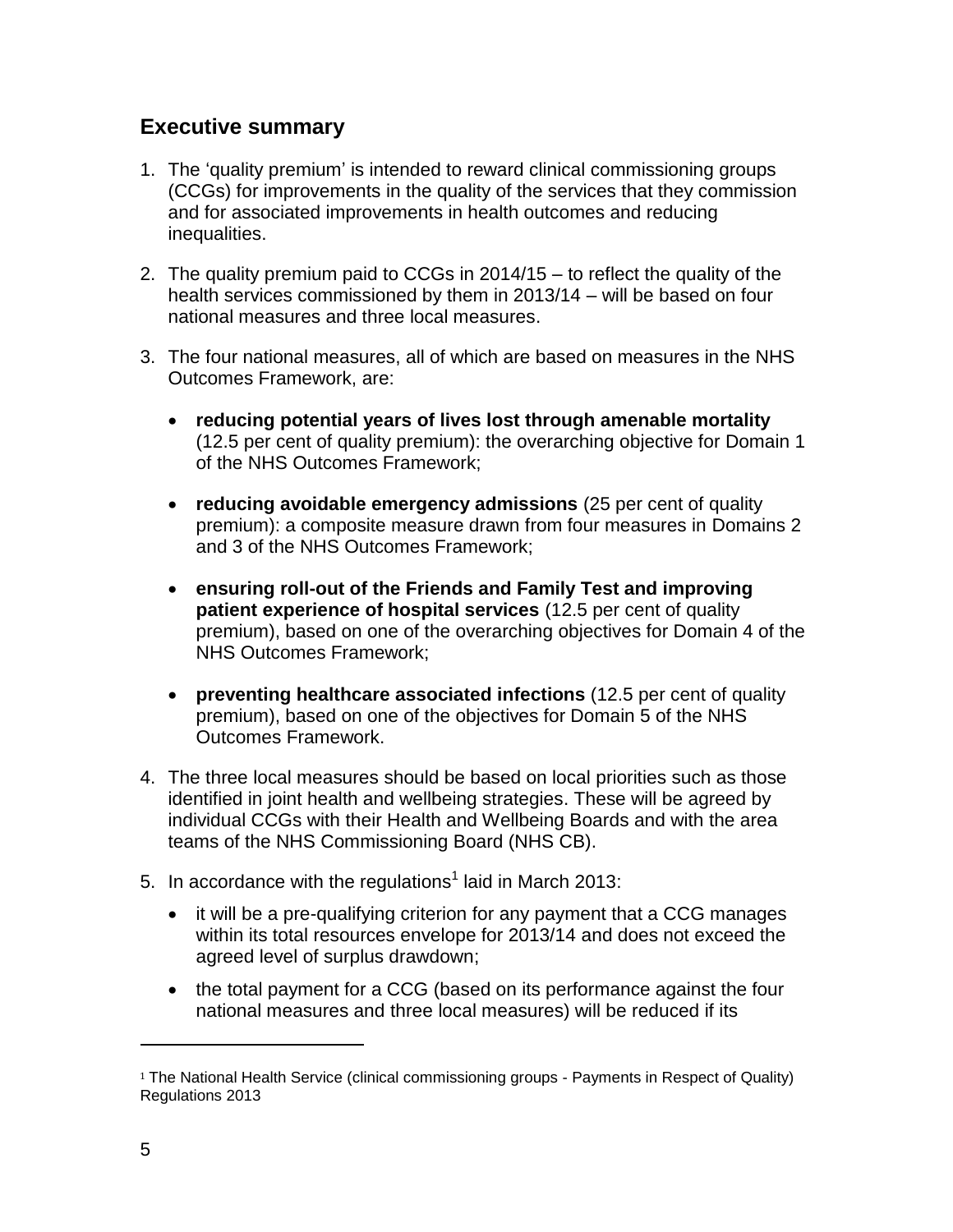providers do not meet the NHS Constitution rights or pledges for patients in relation to (a) maximum 18-week waits from referral to treatment, (b) maximum four-hour waits in A&E departments, (c) maximum 62-day waits from urgent GP referral to first definitive treatment for cancer, and (d) maximum 8-minute responses for Category A red 1 ambulance calls.

- 6. The NHS CB will reserve the right not to make any payment where there is a serious quality failure during 2013/14.
- 7. The total amount payable for achievement of the quality premium will be £5 per patient in the CCG, according to the same formula as the payment of the running costs allowance. (This is in addition to a CCG's main financial allocation for 2014/15 and in addition to its running costs allowance.)
- 8. The regulations have set out the purposes for which the CCG is able to spend the quality premium payment. Under the regulations, CCGs must use the funding awarded to them under the quality premium in ways that improve quality of care or health outcomes and/or reduce health inequalities.

# **Background**

- <span id="page-5-0"></span>9. Under the National Health Service Act 2006 (as amended by the Health and Social Act 2012), the NHS CB has the power to make payments to CCGs to reflect the quality of services that they commission, the associated health outcomes and reductions in inequalities.
- 10.The design of the quality premium will evolve from year to year. Following engagement with CCGs and other organisations, the NHS CB has sought to design the 2013/14 quality premium in ways that:
	- promote improvements against the main objectives of the NHS Outcomes Framework, ie reducing premature mortality, enhancing quality of life for people with long-term conditions, ensuring swift recovery after acute illness or injury, improving patient experience, and ensuring patient safety;
	- set broad overarching objectives as far as possible, leaving CCGs to determine with health and wellbeing partners what specific local priorities they will need to pursue to achieve improvements in these areas;
	- promote reductions in health inequalities and recognise the different starting points of CCGs, with a predominant focus on rewarding CCGs for improvements against those starting positions rather than having to achieve the same absolute standard of performance - the only exception to this being the MRSA element of the Domain 5 criteria;
	- further promote local priority-setting by having three measures that reflect joint health and wellbeing strategies;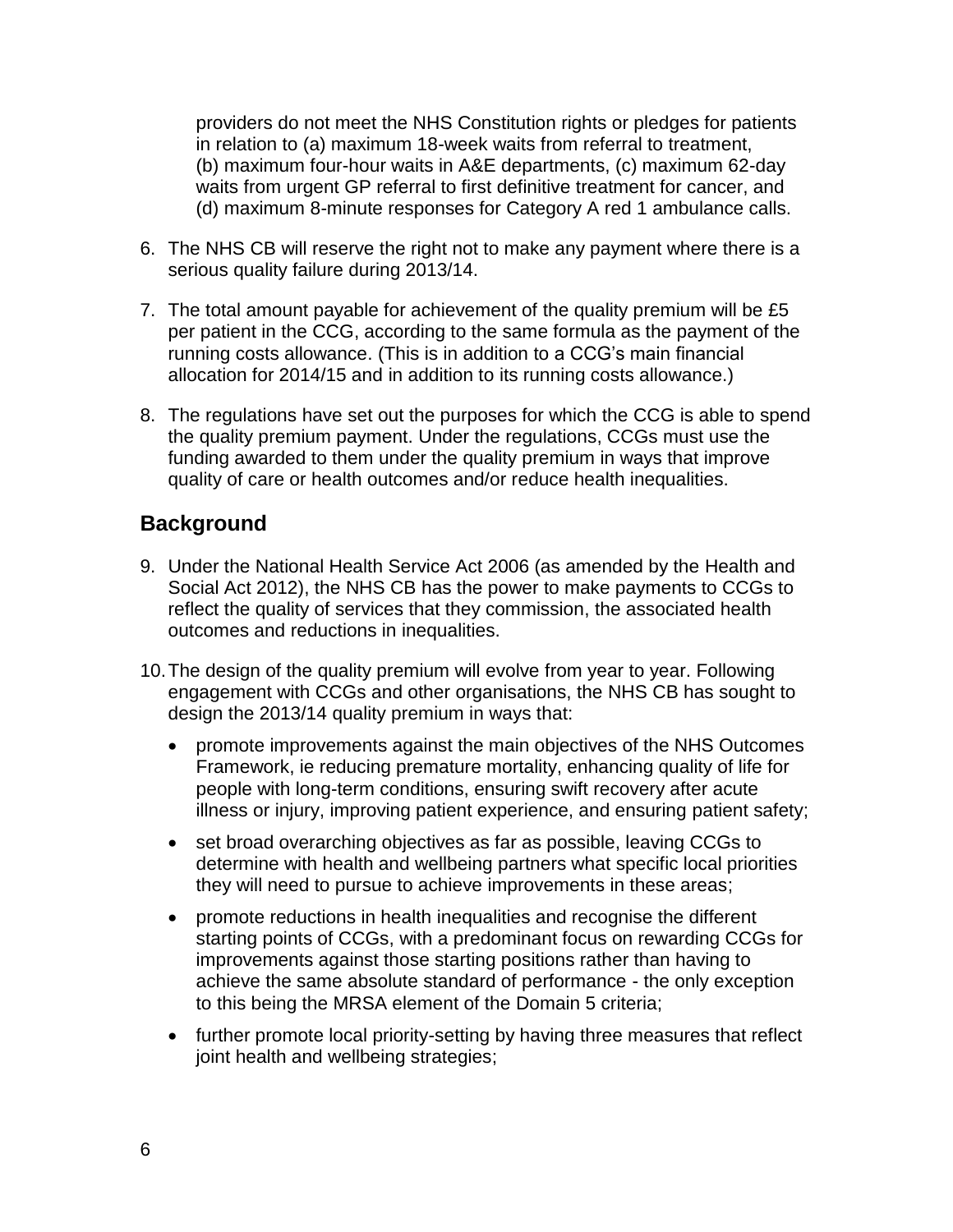- underline the importance of maintaining patients' rights and pledges under the NHS Constitution.
- 11.The NHS CB has indicated its commitment to developing a national measure relating to mental health outcomes for inclusion in the 2014/15 quality premium.

### **National measures**

<span id="page-6-0"></span>

| Domain 1: preventing people from dying prematurely.                                                                                                                                                                                                                                                                                                                                                                                                                                                                                                                                                                             |
|---------------------------------------------------------------------------------------------------------------------------------------------------------------------------------------------------------------------------------------------------------------------------------------------------------------------------------------------------------------------------------------------------------------------------------------------------------------------------------------------------------------------------------------------------------------------------------------------------------------------------------|
| Potential years of life lost from causes considered<br>amenable to healthcare: adults, children and young<br>people.                                                                                                                                                                                                                                                                                                                                                                                                                                                                                                            |
| The overall aim of Domain 1 is to reduce premature<br>mortality. This aim is shared between the NHS and<br>public health frameworks. The contribution that can<br>be delivered by the NHS is best measured by<br>potential years of life lost from causes considered<br>amenable to healthcare. CCGs will be able to<br>determine which aspects of premature mortality are of<br>greatest relevance in their local population.<br>In order to reduce premature mortality within the<br>population, CCGs will need to address the physical<br>health needs of people with mental health conditions<br>and learning disabilities. |
| 12.5% of quality premium.                                                                                                                                                                                                                                                                                                                                                                                                                                                                                                                                                                                                       |
| To earn this portion of the quality premium, the<br>potential years of life lost (adjusted for sex and age)<br>from amenable mortality for a CCG population will<br>need to reduce by at least 3.2% between 2013 and<br>2014.<br>This is based on the 10-year average annual<br>reduction in potential years of life lost from amenable<br>mortality.                                                                                                                                                                                                                                                                           |
|                                                                                                                                                                                                                                                                                                                                                                                                                                                                                                                                                                                                                                 |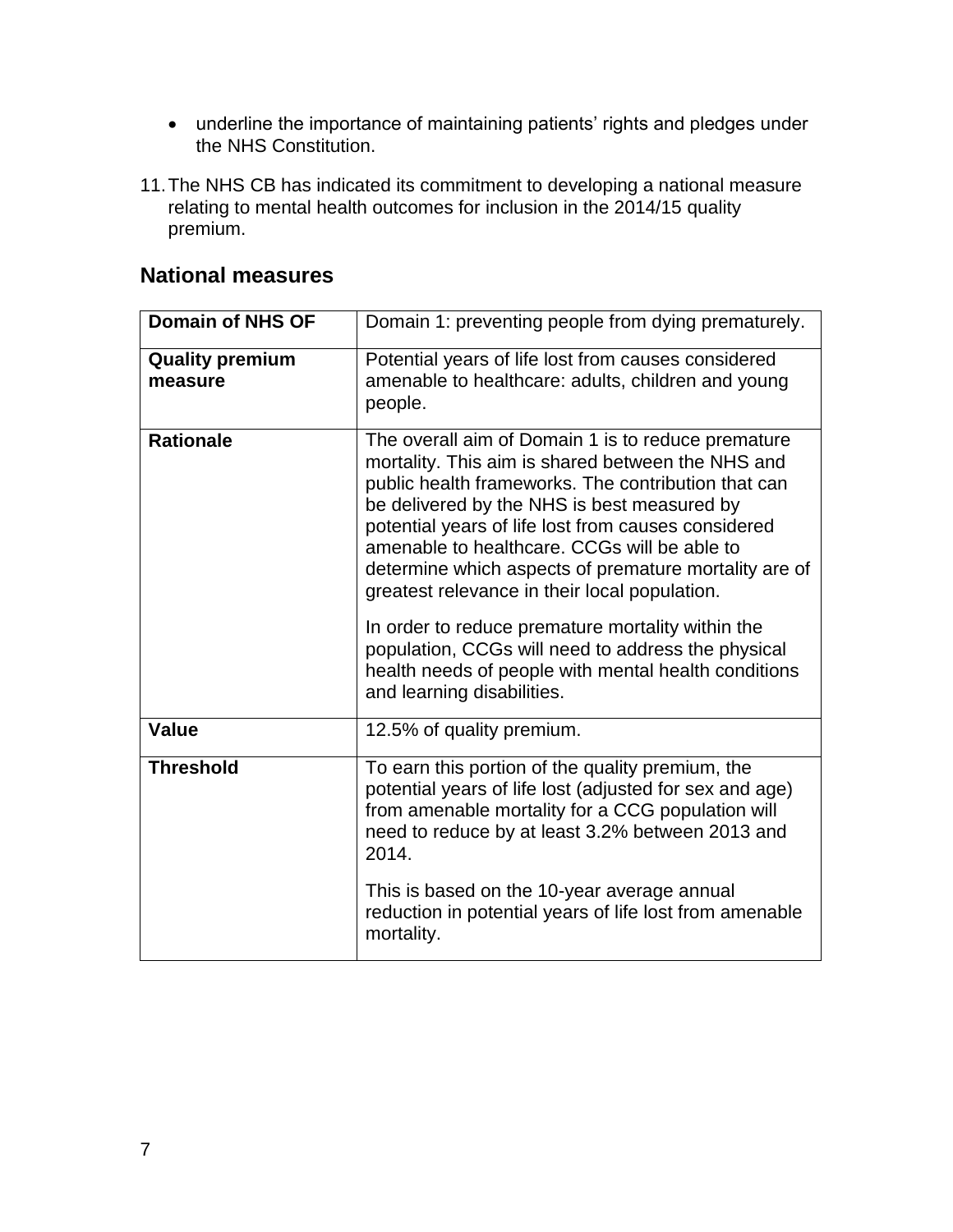| <b>Technical definition</b> | Causes considered amenable to healthcare are those<br>from which premature deaths should not occur in the<br>presence of timely and effective health care. The<br>concept of 'amenable' mortality generally relates to<br>deaths under age 75, due to the difficulty in<br>determining cause of death in older people who often<br>have multiple morbidities. The Office for National<br>Statistics (ONS) produces mortality data by cause,<br>which excludes deaths under 28 days. These<br>indicators therefore relate to deaths between 28 days<br>and 74 years of age inclusive. |
|-----------------------------|--------------------------------------------------------------------------------------------------------------------------------------------------------------------------------------------------------------------------------------------------------------------------------------------------------------------------------------------------------------------------------------------------------------------------------------------------------------------------------------------------------------------------------------------------------------------------------------|
|                             | Please refer to Technical Guidance at the end of this<br>document.                                                                                                                                                                                                                                                                                                                                                                                                                                                                                                                   |

| <b>Domain of NHS OF</b> | Domain 2: Enhancing quality of life for people with<br>long term conditions.                                  |
|-------------------------|---------------------------------------------------------------------------------------------------------------|
|                         | Domain 3: Helping people to recover from episodes of<br>ill health or following injury.                       |
| <b>Quality premium</b>  | Avoidable emergency admissions.                                                                               |
| measure                 | Composite measure of:                                                                                         |
|                         | unplanned hospitalisation for chronic ambulatory<br>care sensitive conditions (all ages)                      |
|                         | unplanned hospitalisation for asthma, diabetes and<br>epilepsy in children                                    |
|                         | emergency admissions for acute conditions that<br>should not usually require hospital admission<br>(all ages) |
|                         | • emergency admissions for children with lower<br>respiratory tract infection.                                |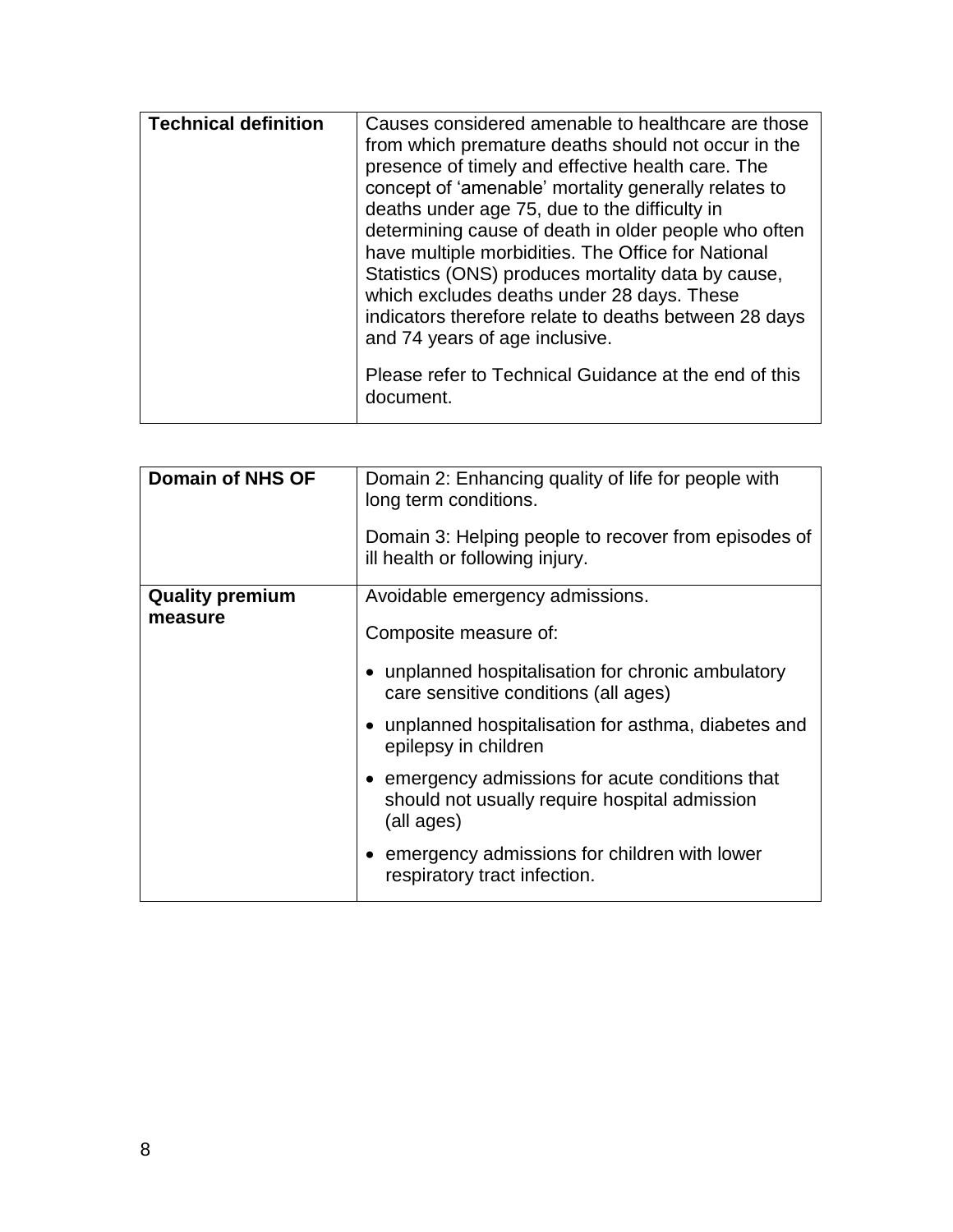| <b>Rationale</b>            | Good management of long term conditions requires<br>effective collaboration across the health and care<br>system to support people in managing conditions and<br>to promote swift recovery and reablement after acute<br>illness. There should be shared responsibility across<br>the system so that all parts of the NHS improve the<br>quality of care and reduce the frequency and<br>necessity for emergency admissions.                                                                                                                                                                                                        |
|-----------------------------|-------------------------------------------------------------------------------------------------------------------------------------------------------------------------------------------------------------------------------------------------------------------------------------------------------------------------------------------------------------------------------------------------------------------------------------------------------------------------------------------------------------------------------------------------------------------------------------------------------------------------------------|
|                             | About a third of avoidable admissions are for people<br>with a secondary diagnosis relating to mental health.<br>Progress in reducing emergency admissions is likely<br>to need a strong focus on improving the physical<br>health of people with mental health conditions.                                                                                                                                                                                                                                                                                                                                                         |
| Value                       | 25% of quality premium.                                                                                                                                                                                                                                                                                                                                                                                                                                                                                                                                                                                                             |
| <b>Threshold</b>            | To earn this portion of the quality premium, there will<br>need to be a reduction or a zero per cent change in<br>emergency admissions for these conditions for a<br>CCG population between 2012/13 and 2013/14, or<br>the Indirectly Standardised Rate of admissions in<br>2013/14 is less than 1,000 per 100,000 population.                                                                                                                                                                                                                                                                                                      |
| <b>Technical definition</b> | The NHS Outcome Framework contains four<br>indicators measuring emergency admissions for those<br>conditions (sometimes referred to as 'ambulatory care<br>sensitive conditions') that could usually have been<br>avoided through better management in primary or<br>community care. These are indicators 2.3i and 2.3ii<br>focusing on chronic (ie long term) conditions and<br>indicators 3a and 3.2 focusing on acute conditions.<br>For the purpose of the quality premium these<br>complementary measures are being combined to<br>create a single composite measure.<br>Please refer to Technical Guidance at the end of this |
|                             | document.                                                                                                                                                                                                                                                                                                                                                                                                                                                                                                                                                                                                                           |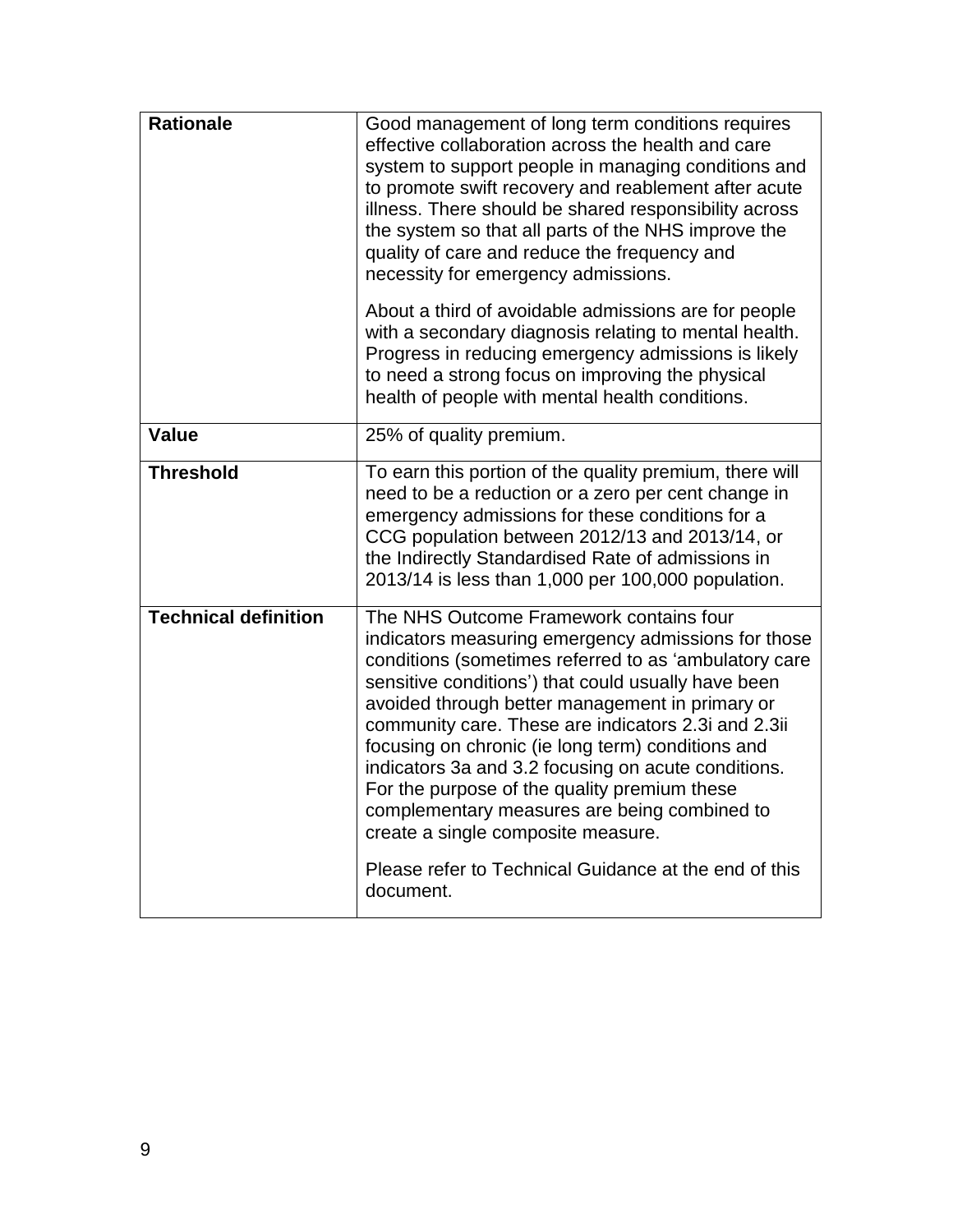| <b>Domain of NHS OF</b> | Domain 4: ensuring that people have a positive                                                                                                                                                                                                                                                                                                                                                                                                                 |
|-------------------------|----------------------------------------------------------------------------------------------------------------------------------------------------------------------------------------------------------------------------------------------------------------------------------------------------------------------------------------------------------------------------------------------------------------------------------------------------------------|
|                         | experience of care.                                                                                                                                                                                                                                                                                                                                                                                                                                            |
|                         |                                                                                                                                                                                                                                                                                                                                                                                                                                                                |
| <b>Quality premium</b>  | 1. Roll-out of Friends and Family Test.                                                                                                                                                                                                                                                                                                                                                                                                                        |
| measure                 | A CCG's local providers deliver the nationally<br>agreed roll-out plan to the national timetable -<br>maternity services by the end of October 2013 and<br>additional services (to be defined) by the end of<br>March 2014.                                                                                                                                                                                                                                    |
|                         | 2. Patient experience for acute inpatient care and<br>A&E services, as measured by the Friends and<br>Family Test.                                                                                                                                                                                                                                                                                                                                             |
| <b>Rationale</b>        | The Friends and Family Test is a simple, comparable<br>test which, when combined with follow-up questions,<br>provides a mechanism to identify poor performance<br>and encourage staff to make improvements where<br>services do not live up to the expectations of patients.<br>This leads to a more positive experience of care for<br>patients.<br>The comparability of the data (through the use of a<br>standardised question and methodology) will allow |
|                         | commissioners to understand overarching levels of<br>patient experience for the services that they<br>commission.                                                                                                                                                                                                                                                                                                                                              |
| <b>Value</b>            | 12.5% of quality premium.                                                                                                                                                                                                                                                                                                                                                                                                                                      |
| <b>Threshold</b>        | To earn this portion of the quality premium, there will<br>need to be:                                                                                                                                                                                                                                                                                                                                                                                         |
|                         | 1) assurance that all relevant local providers of<br>services commissioned by a CCG have delivered the<br>nationally agreed roll-out plan to the national<br>timetable                                                                                                                                                                                                                                                                                         |
|                         | 2) an improvement in average FFT scores for acute<br>inpatient care and A&E services between Q1 2013/14<br>and Q1 2014/15 for acute hospitals that serve a<br>CCG's population.                                                                                                                                                                                                                                                                                |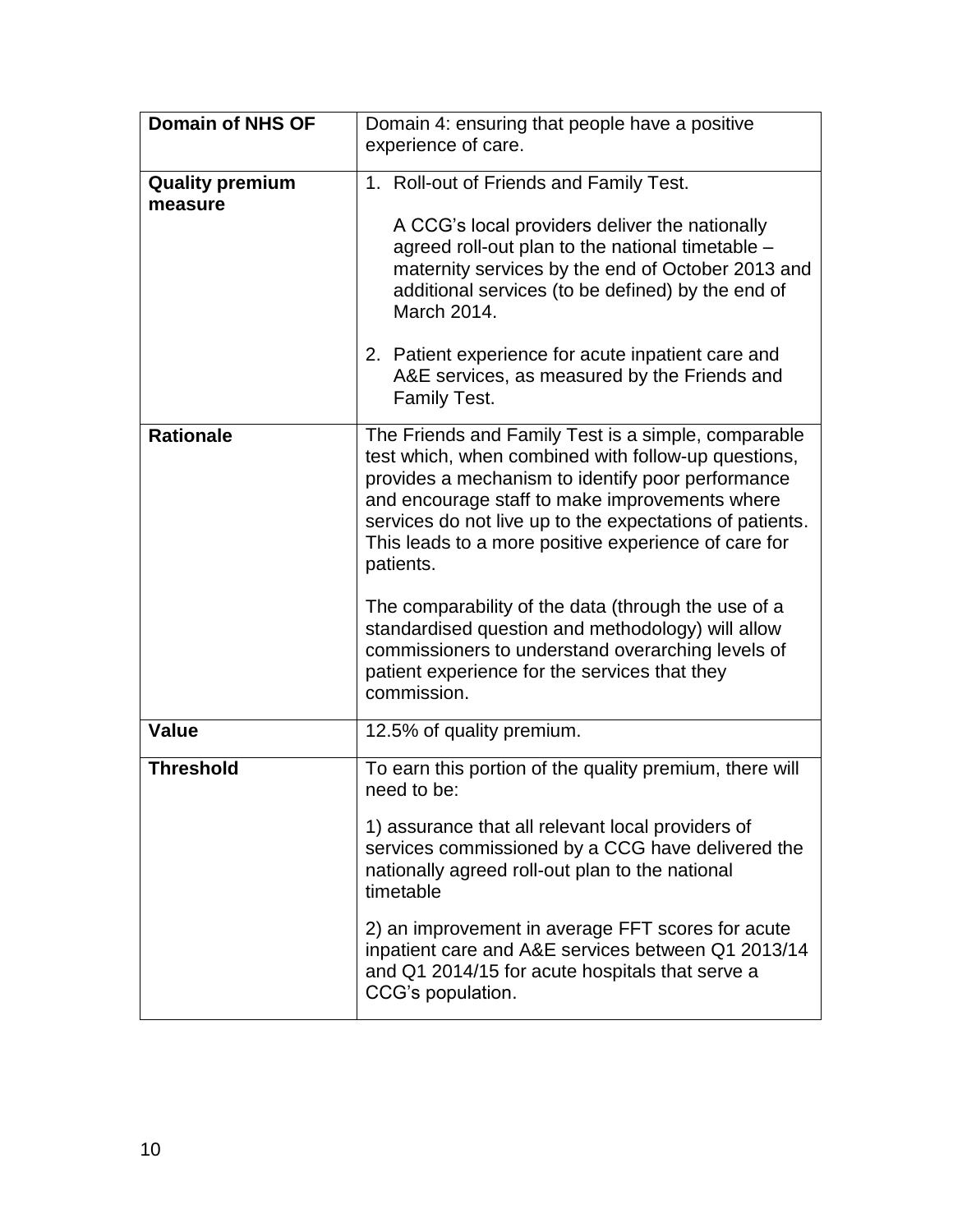| <b>Technical definition</b> | Aggregate responses will be attributed to CCGs using<br>centrally available data. |
|-----------------------------|-----------------------------------------------------------------------------------|
|                             | Please refer to Technical Guidance at the end of this<br>document.                |

<span id="page-10-0"></span>

| <b>Domain of NHS OF</b>     | Domain 5: treating and caring for people in a safe<br>environment and protecting them from avoidable<br>harm.                                                                                                                                                                                                                                                                                                                                                                                                                                 |
|-----------------------------|-----------------------------------------------------------------------------------------------------------------------------------------------------------------------------------------------------------------------------------------------------------------------------------------------------------------------------------------------------------------------------------------------------------------------------------------------------------------------------------------------------------------------------------------------|
| <b>Quality premium</b>      | • Incidence of MRSA bacteraemia.                                                                                                                                                                                                                                                                                                                                                                                                                                                                                                              |
| measure                     | • Incidence of Clostridium difficile (C. difficile).                                                                                                                                                                                                                                                                                                                                                                                                                                                                                          |
| <b>Rationale</b>            | Although the NHS has made significant improvement<br>in recent years in reducing MRSA bloodstream<br>infections and C. difficile infections, the rates of<br>reductions in these infections have been greater in<br>the acute sector than for community onset cases<br>(such as those acquired in care homes). Around half<br>the numbers of MRSA and C. difficile infections are<br>now community-onset cases. CCGs will have a<br>pivotal role to play in driving further improvements in<br>reduction of healthcare associated infections. |
| <b>Value</b>                | 12.5% of quality premium.                                                                                                                                                                                                                                                                                                                                                                                                                                                                                                                     |
| <b>Threshold</b>            | A CCG will earn this portion of the quality premium if:                                                                                                                                                                                                                                                                                                                                                                                                                                                                                       |
|                             | • there are no cases of MRSA bacteraemia assigned<br>to the CCG; and                                                                                                                                                                                                                                                                                                                                                                                                                                                                          |
|                             | C. difficile cases are at or below defined thresholds<br>for the CCG.                                                                                                                                                                                                                                                                                                                                                                                                                                                                         |
| <b>Technical definition</b> | Data on C. difficile infections and MRSA bacteraemia<br>by CCG will be published monthly.                                                                                                                                                                                                                                                                                                                                                                                                                                                     |
|                             | Please refer to Technical Guidance at the end of this<br>document.                                                                                                                                                                                                                                                                                                                                                                                                                                                                            |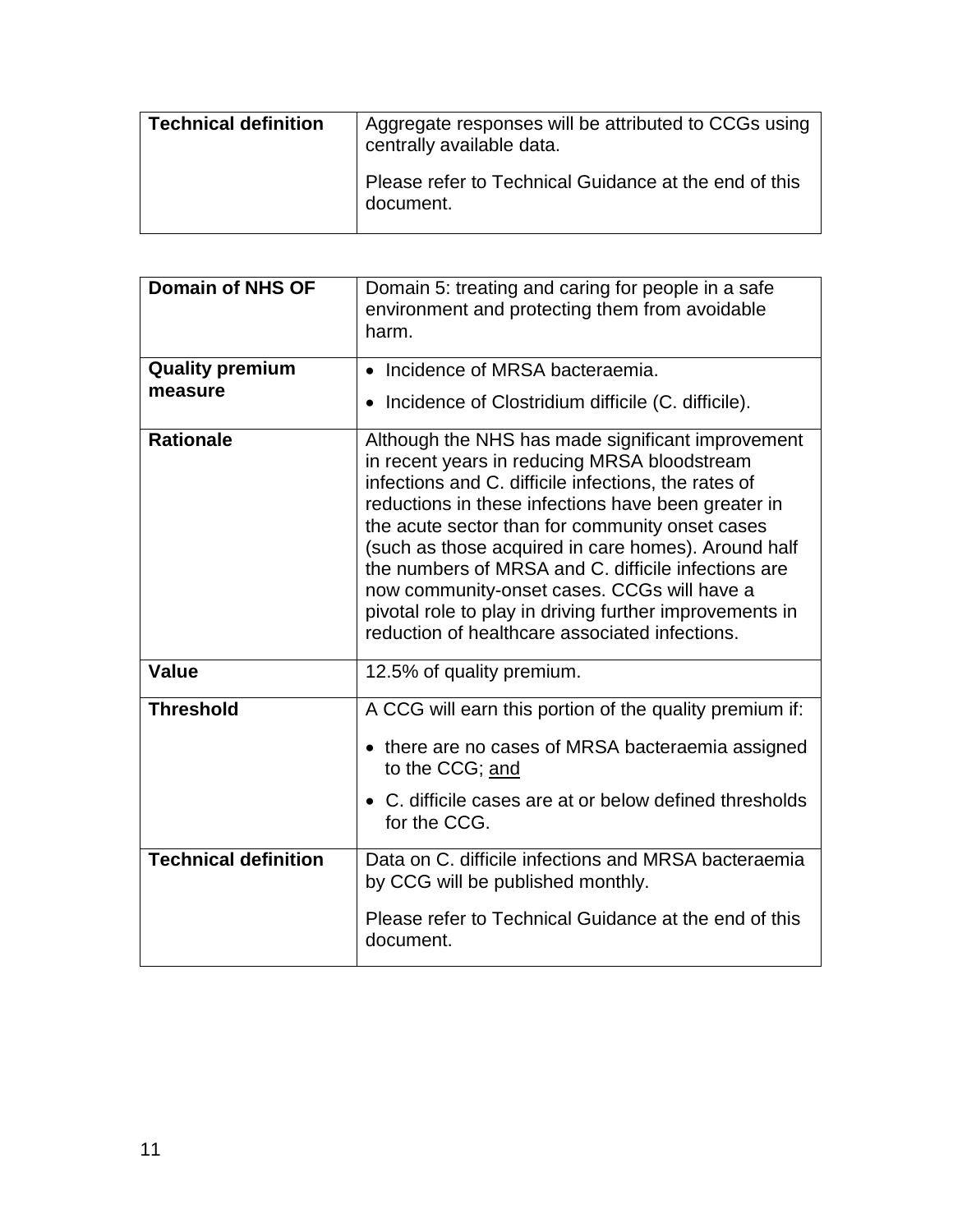#### **Local measures**

- 12.The quality premium will also include three locally identified measures. The three local measures should be based on local priorities such as those identified in joint health and wellbeing strategies. These will be agreed by individual CCGs with their Health and Wellbeing Boards and with area teams of the NHS CB.
- 13.These measures should focus on local issues and priorities, especially where current outcomes are poor compared to others and where improvement in these areas will contribute to reducing health inequalities.
- 14.The NHS CB strongly supports the inclusion by CCGs of local improvement measures related to mental health outcomes that will help promote parity of esteem between physical and mental health.
- 15.Each measure should be based on robust data and the improvement needed to trigger the reward should be expressly agreed between the CCG and the NHS CB area team. Where there is concern about the validity of data, the measures identified in the CCG Outcomes Indicator Set should be used as a default.
- 16.The local measures should not duplicate the national measures described above, including individual components of composite national measures, nor should they duplicate the NHS Constitution measures set out below. They should reflect services that CCGs are responsible for commissioning or are commissioning jointly with other organisations. They may, if a CCG and its Health and Wellbeing Board(s) wish include aggregate or composite indicators.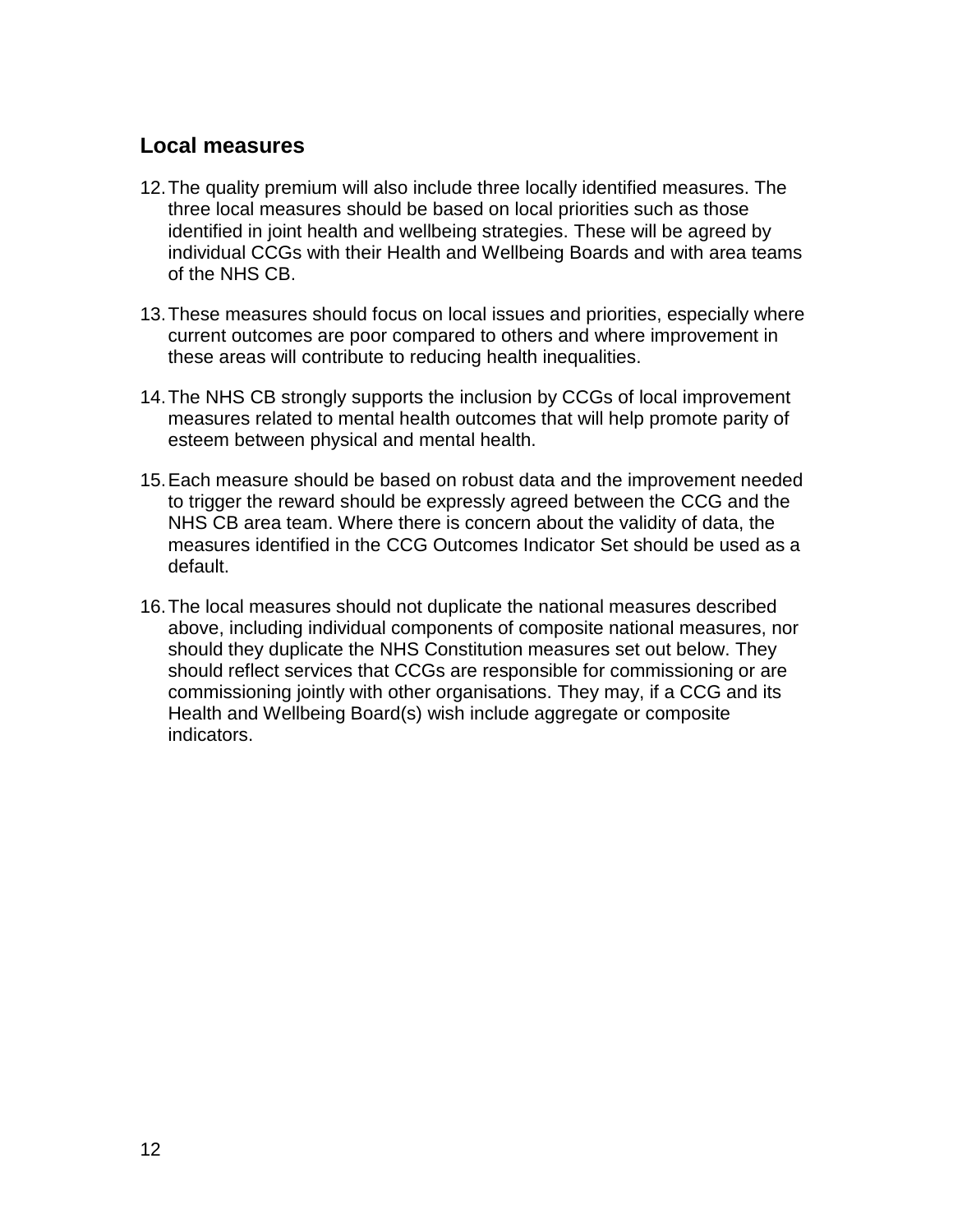# **Overall distribution of quality reward**

<span id="page-12-0"></span>

# **Serious quality failure**

- <span id="page-12-1"></span>17.CCGs will be responsible for the quality of the care and treatment that they commission on behalf of their population. The NHS CB will reserve the right not to make any quality premium payments to a CCG in cases of serious quality failure, ie where the Care Quality Commission judges that a provider is in serious breach of its registration requirements.
- 18.In such circumstances and when deciding whether or not to withhold payment, the NHS CB will want to understand the steps that the CCG has taken to monitor the quality of the care it has commissioned and the action it has taken, in collaboration with other parts of the system, should serious concerns about quality be identified.

# **Financial gateway**

- <span id="page-12-2"></span>19.A CCG will not receive a quality premium if it has failed to manage within its total resources envelope, or has exceeded the agreed level of surplus drawdown, based on the principle that effective use of public resources should be seen as an integral part of securing high-quality services.
- <span id="page-12-3"></span>20.The NHS CB may also withhold or reduce a quality premium payment if a CCG does not meet requirements in relation to financial propriety.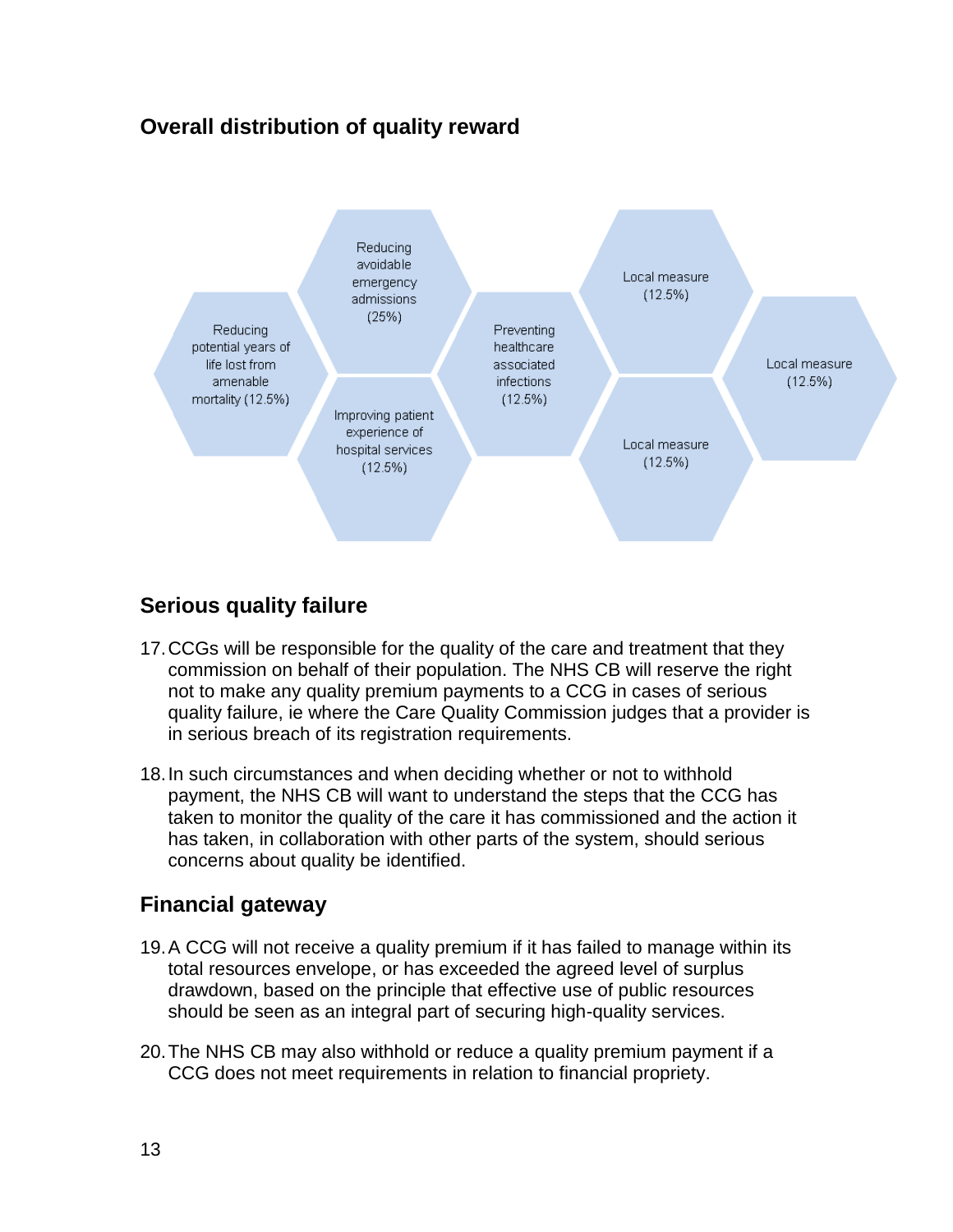# **NHS Constitution indicators**

21.A CCG will have its quality premium reduced if the providers from whom it commissions services do not meet the NHS Constitution requirements for the following patient rights or pledges:

| Patient right or<br>pledge                    | Patients on incomplete non-emergency pathways (yet<br>to start treatment) should have been waiting no more<br>than 18 weeks from referral.                                                                                                                                                                                                                                                                                                                                                                                                                                                                                                                           |
|-----------------------------------------------|----------------------------------------------------------------------------------------------------------------------------------------------------------------------------------------------------------------------------------------------------------------------------------------------------------------------------------------------------------------------------------------------------------------------------------------------------------------------------------------------------------------------------------------------------------------------------------------------------------------------------------------------------------------------|
| <b>Threshold and</b><br>calculation<br>method | Achieved for at least 92% of patients over the course of<br>the 2013/14 year.<br>The position for 2013-14 will be measured from the<br>incomplete RTT pathway snapshots (patients waiting to<br>start consultant-led treatment at month end) in the<br>monthly RTT returns from April 2013 to March 2014.<br>The waiting time standard that at least 92% of patients<br>are waiting within 18 weeks should be achieved on<br>average for the year. This will be calculated by<br>summing the numerators (patients waiting within 18<br>weeks) from each month end and then dividing by the<br>sum of all the denominators (patients waiting) from<br>each month end. |
| <b>Attribution to</b><br><b>CCG</b>           | Data will be available by CCGs as providers will submit<br>data on the basis of the CCG that is responsible for a<br>given patient.                                                                                                                                                                                                                                                                                                                                                                                                                                                                                                                                  |
| <b>Technical</b><br>definition                | See line CB_B3 in Everyone Counts: Planning for<br>Patients 2013/14 - Technical Definitions for further<br>details:<br>http://www.commissioningboard.nhs.uk/wp-<br>content/uploads/2012/12/ec-tech-def.pdf                                                                                                                                                                                                                                                                                                                                                                                                                                                           |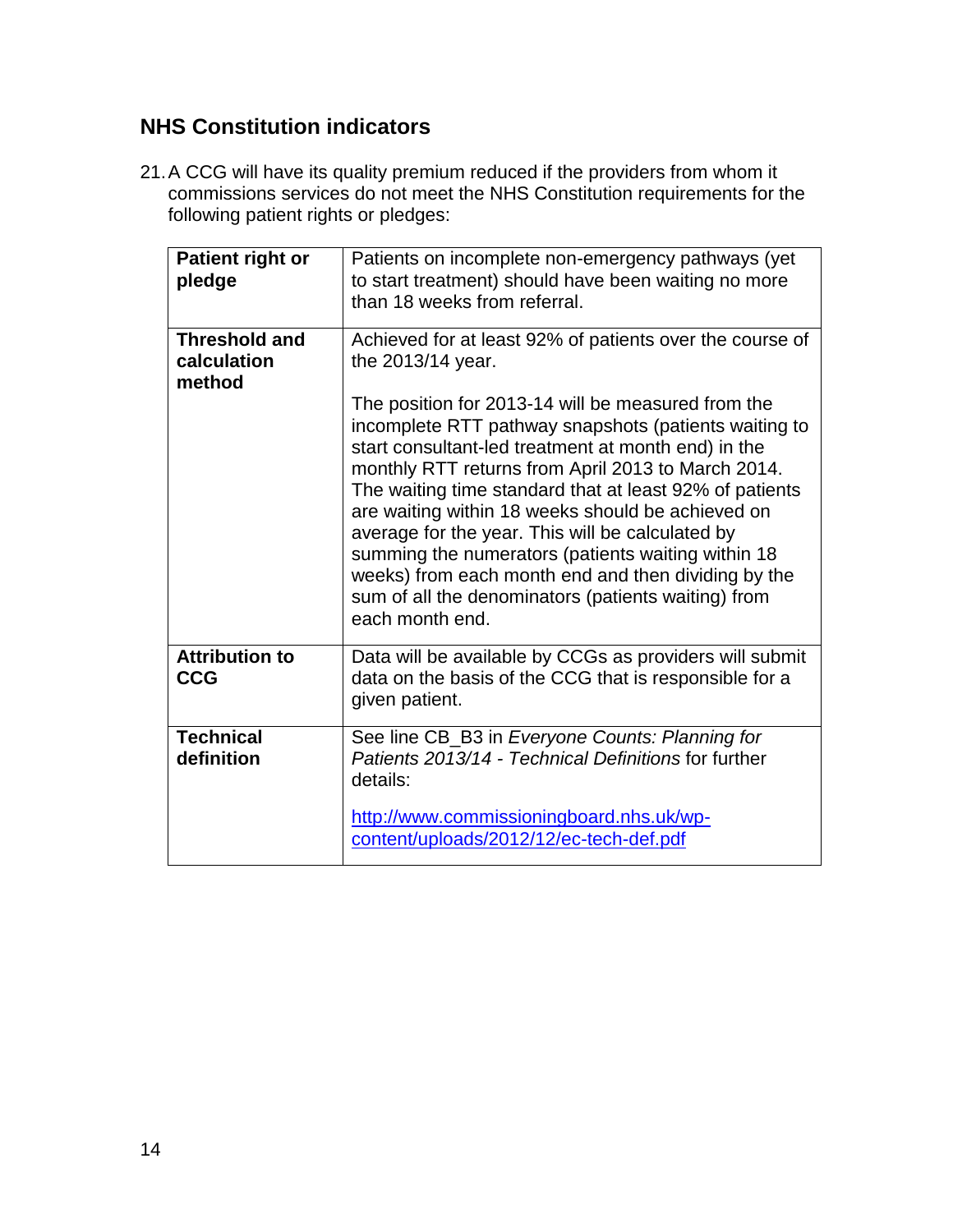| <b>Patient right or</b><br>pledge             | Patients should be admitted, transferred or discharged<br>within four hours of their arrival at an A&E department                                                                                                                                                                                                        |
|-----------------------------------------------|--------------------------------------------------------------------------------------------------------------------------------------------------------------------------------------------------------------------------------------------------------------------------------------------------------------------------|
| <b>Threshold and</b><br>calculation<br>method | Achieved for at least 95% of patients over the course of<br>the 2013/14 year.                                                                                                                                                                                                                                            |
|                                               | The position for 2013/14 will be measured from Weekly<br>Situation Reports (sitreps) and will consist of data for all<br>types of A&E across 52 weeks of sitreps from week<br>ending 7 April 2013 to week ending 30 March 2014.                                                                                          |
|                                               | The number of attendances (numerator) and number of<br>4 hour waits (denominator) will then be used to<br>calculate an overall percentage for the year.                                                                                                                                                                  |
| <b>Attribution to</b><br><b>CCG</b>           | Data will be mapped from providers to CCGs using a<br>mapping derived from Hospital Episode Statistics<br>figures. This calculates what proportion of each<br>provider can be attributed to a given CCG. Any activity<br>that is under 1% of the trust's overall activity will be<br>ignored in this mapping.            |
|                                               | The mapping will be updated at regular intervals, with<br>the latest mapping being used to cover the whole<br>period. Only organisations submitting on HES will have<br>their activity mapped to CCGs. Therefore, any type 3<br>units that do not submit on HES will not have their<br>sitrep data allocated to any CCG. |
| <b>Technical</b><br>definition                | See line CB_B5 in Everyone Counts: Planning for<br>Patients 2013/14 - Technical Definitions for further<br>details:                                                                                                                                                                                                      |
|                                               | http://www.commissioningboard.nhs.uk/wp-<br>content/uploads/2012/12/ec-tech-def.pdf                                                                                                                                                                                                                                      |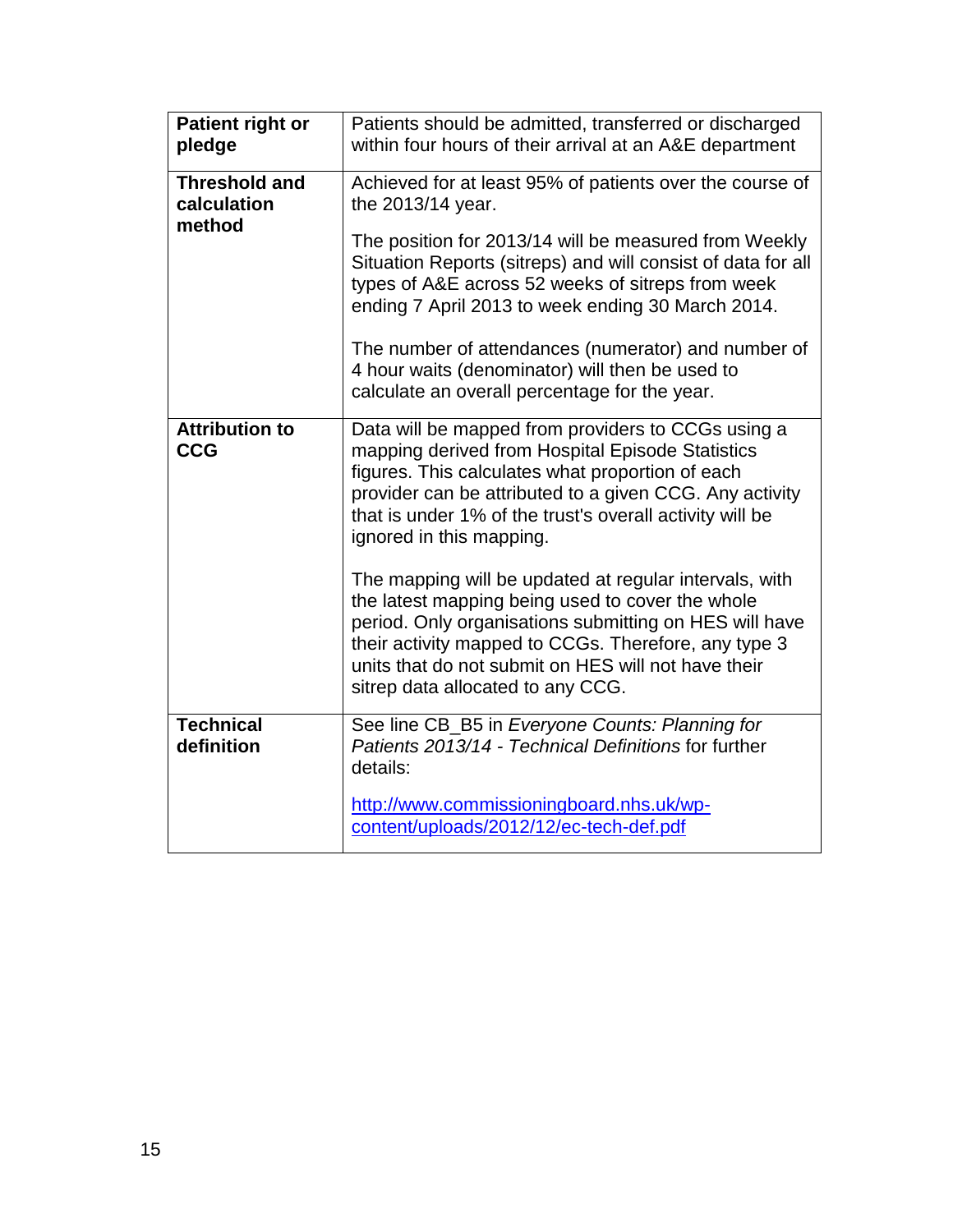| Patient right or<br>pledge                    | Maximum two month (62-day) wait from urgent GP<br>referral to first definitive treatment for cancer.                                                     |
|-----------------------------------------------|----------------------------------------------------------------------------------------------------------------------------------------------------------|
| <b>Threshold and</b><br>calculation<br>method | Achieved for at least 85% of patients over the course of<br>the 2013/14 year.<br>This will be calculated by summing data for the four                    |
|                                               | quarters of 2013/14 to produce one annual figure<br>against which the CCG will be assessed.                                                              |
|                                               | As the patient is only reported in the period they are<br>treated irrespective of when their pathway of care<br>started, quarters can be added together. |
| <b>Attribution to</b><br><b>CCG</b>           | Data will be available by CCG as providers will submit<br>data on the basis of the CCG that is responsible for a<br>given patient.                       |
| <b>Technical</b><br>definition                | See line CB_B12 in Everyone Counts: Planning for<br>Patients 2013/14 - Technical Definitions for further<br>details:                                     |
|                                               | http://www.commissioningboard.nhs.uk/wp-<br>content/uploads/2012/12/ec-tech-def.pdf                                                                      |

| Patient right or                              | Category A Red 1 ambulance calls resulting in an                                                                                                                                                                                                                                                                                                                                                                                                                                                                                                                                                                          |
|-----------------------------------------------|---------------------------------------------------------------------------------------------------------------------------------------------------------------------------------------------------------------------------------------------------------------------------------------------------------------------------------------------------------------------------------------------------------------------------------------------------------------------------------------------------------------------------------------------------------------------------------------------------------------------------|
| pledge                                        | emergency response arriving within 8 minutes.                                                                                                                                                                                                                                                                                                                                                                                                                                                                                                                                                                             |
| <b>Threshold and</b><br>calculation<br>method | Achieved for at least 75% of patients over the course of<br>the 2013/14 year.<br>The percentage will be calculated by summing the<br>numerator (the number of Category A (Red 1) calls<br>resulting in an emergency response arriving at the<br>scene of the incident within 8 minutes) over the 12<br>months April-March and also summing the denominator<br>(the number of Category A (Red 1) calls resulting in an<br>emergency response arriving at the scene of the<br>incident) over the same period. The percentage will<br>then be calculated using the usual<br>numerator/denominator method for the whole year. |
| <b>Attribution to</b>                         | Each CCG will be judged by the performance of the                                                                                                                                                                                                                                                                                                                                                                                                                                                                                                                                                                         |
| CCG                                           | ambulance trust that serves its geographic area.                                                                                                                                                                                                                                                                                                                                                                                                                                                                                                                                                                          |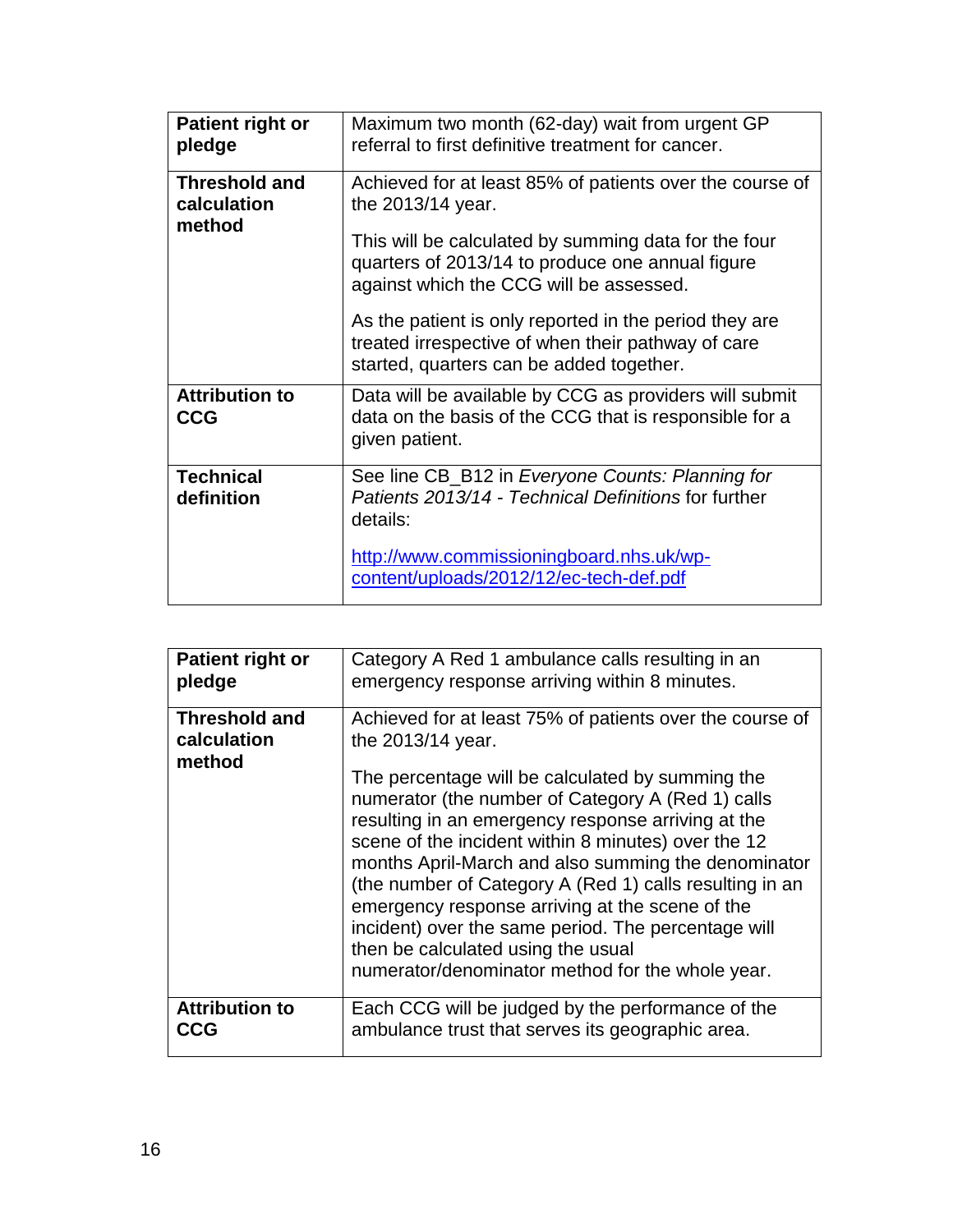| <b>Technical</b><br>definition | See line CB_B15_01 in Everyone Counts: Planning for<br>Patients 2013/14 - Technical Definitions for further<br>details: |
|--------------------------------|-------------------------------------------------------------------------------------------------------------------------|
|                                | http://www.commissioningboard.nhs.uk/wp-<br>content/uploads/2012/12/ec-tech-def.pdf                                     |

### **Calculation of quality premium payments**

- <span id="page-16-0"></span>22. The total amount payable for achievement of the quality premium will be £5 per patient in the CCG, according to the same formula as the payment of the running costs allowance For each measure (national and local) where the identified quality threshold is achieved the CCG will be eligible for the indicated percentage of the overall funding available to it.
- 23.Where a CCG has failed to manage within its total resources envelope the CCG will not receive a quality premium payment.
- 24.Where a CCG does not deliver the identified patient rights and pledges on waiting times, a reduction of 25 per cent for each relevant NHS Constitution measure will be made to the quality premium payment.
- 25.The quality premium payment will be made in the 2014/15 financial year.

#### **How CCGs can use the quality premium**

26.Under the regulations, CCGs must use the funding awarded to them under the quality premium in ways that improve quality of care or health outcomes and/or reduce health inequalities. CCGs will have to publish details of how they spend quality premium payments, so that they are accountable to the public and their local community.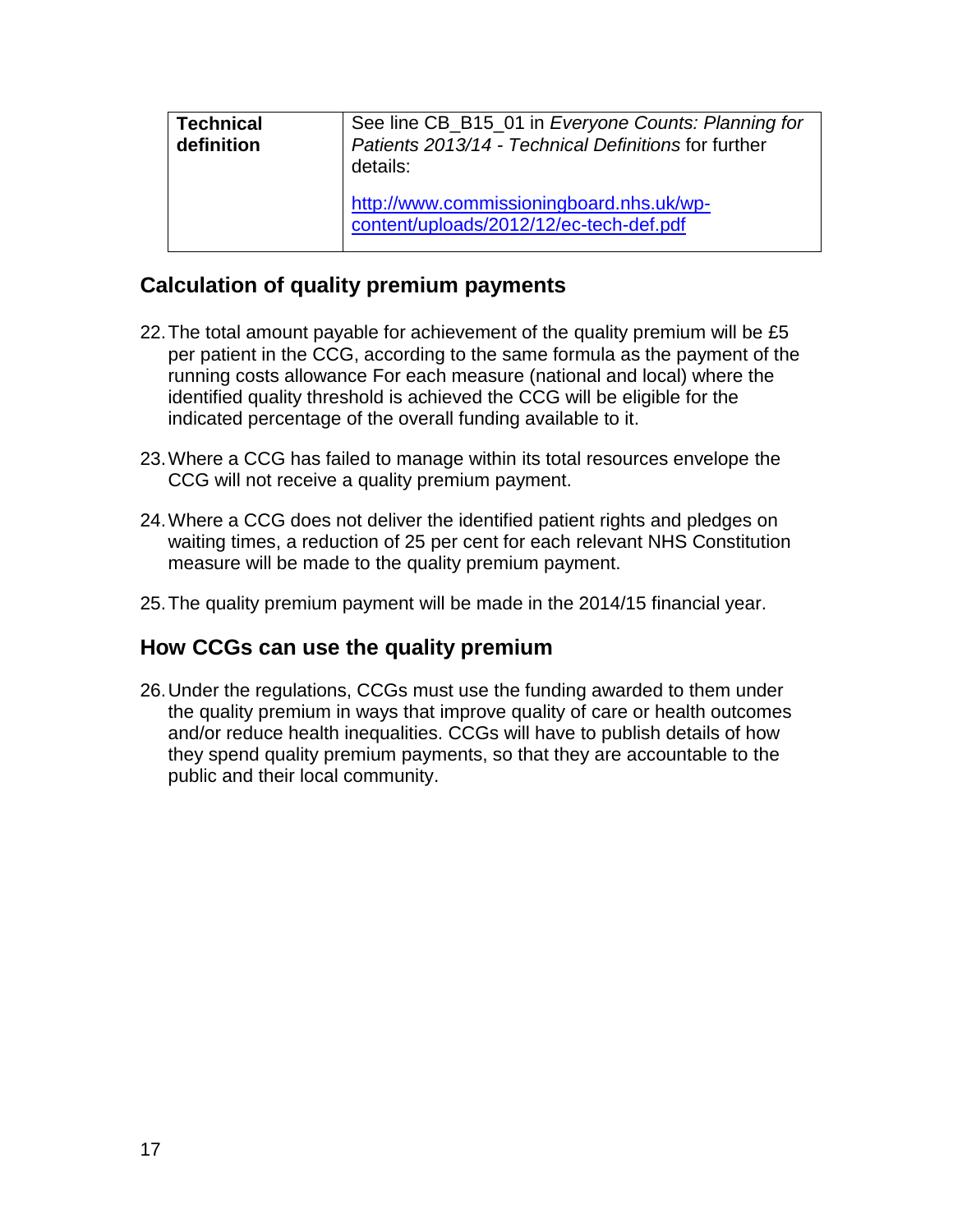# **Worked Example**

Illustrative assumptions:

- a CCG has a population of 160,000;
- the CCG manages within its total resources for 2013/14;
- the CCG achieves two of the three local measures;
- the CCG achieves all the national measures with the exception of Domain 4;
- the CCG meets two out of the four NHS Constitution measures.

| <b>Measure</b>  | Percentage of<br>quality premium | Value for<br><b>illustrative CCG</b> | <b>Measure</b><br>achieved | <b>Eligible quality</b><br>premium funding <sup>2</sup> |
|-----------------|----------------------------------|--------------------------------------|----------------------------|---------------------------------------------------------|
| Domain 1        | 12.5%                            | £100,000                             | Υ                          | £100,000                                                |
| Domains 2 & 3   | 25%                              | £200,000                             | Υ                          | £200,000                                                |
| Domain 4        | 12.5%                            | £100,000                             | N                          | £0                                                      |
| Domain 5        | 12.5%                            | £100,000                             | Y                          | £100,000                                                |
| Local Measure 1 | 12.5%                            | £100,000                             | Υ                          | £100,000                                                |
| Local Measure 2 | 12.5%                            | £100,000                             | Y                          | £100,000                                                |
| Local Measure 3 | 12.5%                            | £100,000                             | N                          | £0                                                      |
| <b>TOTAL</b>    | 100%                             | £800,000                             |                            | £600,000                                                |

| <b>NHS Constitution rights and pledges</b> | <b>Measure</b><br>achieved | <b>Adjustment to</b><br>funding | <b>Quality premium</b><br>funding |
|--------------------------------------------|----------------------------|---------------------------------|-----------------------------------|
| Referral to treatment times (18 weeks)     | Υ                          |                                 |                                   |
| A&E waits                                  | N                          | 25%                             | $-£150,000$                       |
| Cancer waits - 62 days                     | Υ                          |                                 |                                   |
| Category A Red 1 ambulance calls           | N                          | 25%                             | $-£150,000$                       |
| Total adjustment                           |                            |                                 | $- E300.000$                      |
| <b>REVISED TOTAL</b>                       | £300,000                   |                                 |                                   |

<sup>&</sup>lt;sup>2</sup> Subject to financial gateway and delivery of identified patient rights and pledges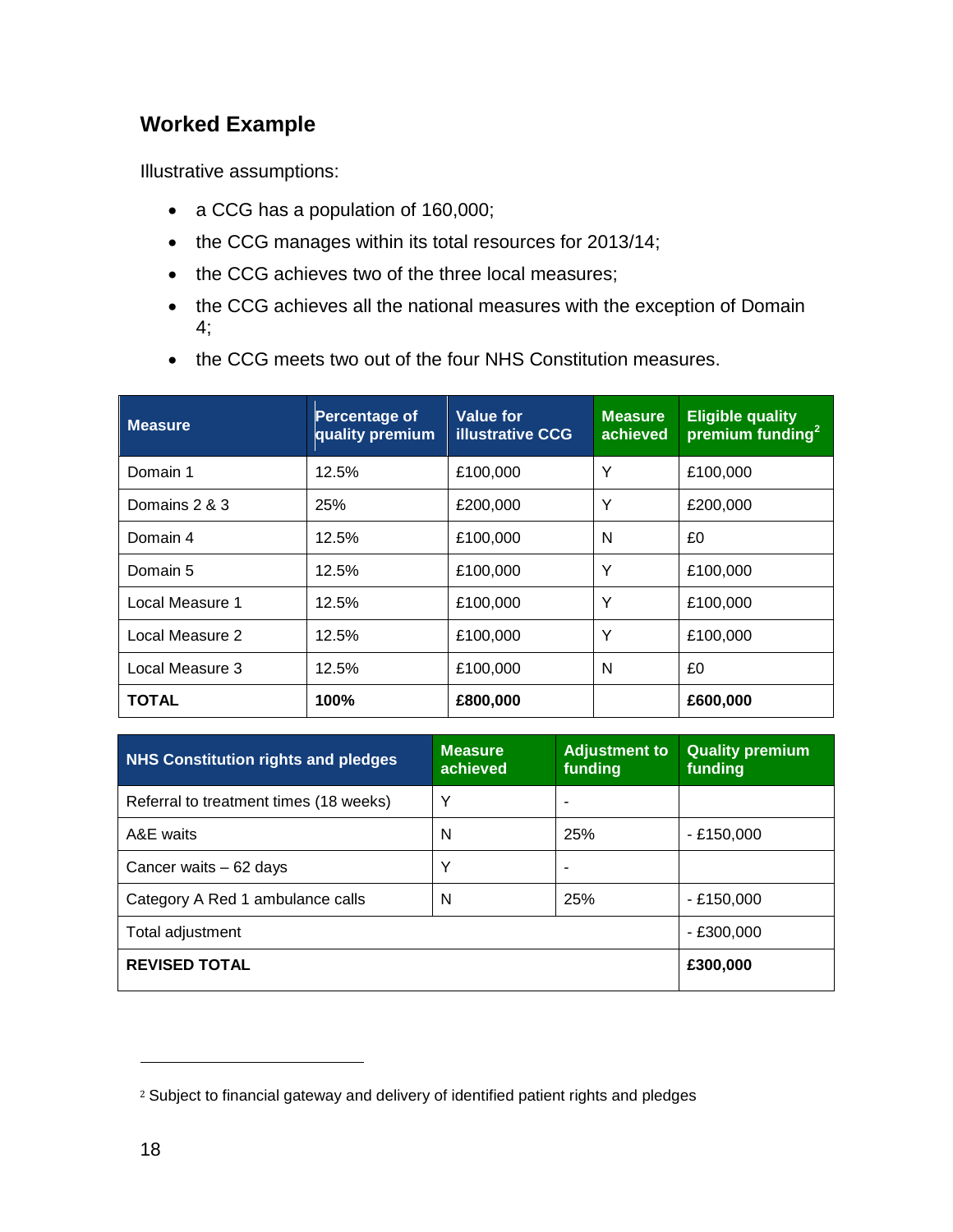# **CCG quality premium: technical guidance**

# **Indicator 1 – Reduction in Preventable Years of Life Lost (PYLL) from causes considered amenable to healthcare**

#### **Summary**

1. A CCG will receive this part of the quality premium if the Directly Standardised Rate of PYLL from amenable causes is more than 3.2 per cent lower in the calendar year 2013 compared to the calendar year 2012.

#### **Detailed definition**

- 2. ONS define amenable mortality as "A death is amenable if, in the light of medical knowledge and technology at the time of death, all or most deaths from that cause (subject to age limits if appropriate) could be avoided through good quality healthcare". The specific causes of death that are considered amenable to healthcare are listed and discussed in the ONS publication *Definition of avoidable mortality<sup>3</sup>* . The list of ICD-10 codes included in Appendix 1.
- 3. The methodology for calculating the PYLL rate uses the average age-specific period life expectancy for each five-year age band for the relevant calendar year as the age to which a person in that age band who died from one of the amenable causes might have been expected to live in the presence of timely and effective health care. The age-specific period life expectancy is different for each calendar year, and will be published at alongside the data. These age-specific life expectancies are used to weight the number of deaths in that age band to give the number of years of life lost for that age band.
- 4. The total number of years of life lost is calculated by sex for each age band. Totals are for the two sexes are directly standardised against an England standard population based on ONS estimates for 2012 and expressed as a rate per 100,000 population.
- 5. The deaths are allocated to each CCG based on the GP of registration from the Primary Care Mortality Database (PCMD). Where no GP Practice code is recorded in the PCMD, the CCG of responsibility is derived using the home postcode of the individual and the CCG of geographical responsibility according to the NHS Postcode Directory.
- 6. The data will be supplied and calculated by the Information Centre for Health and Social Care. Baseline data for 2012 will be available in autumn 2013. Outcome data for 2013 will be available in autumn 2014.

<sup>&</sup>lt;sup>3</sup> http://www.ons.gov.uk/ons/about-ons/user-engagement/consultations-and-surveys/archivedconsultations/2011/definitions-of-avoidable-mortality/definition-of-avoidable-mortality.pdf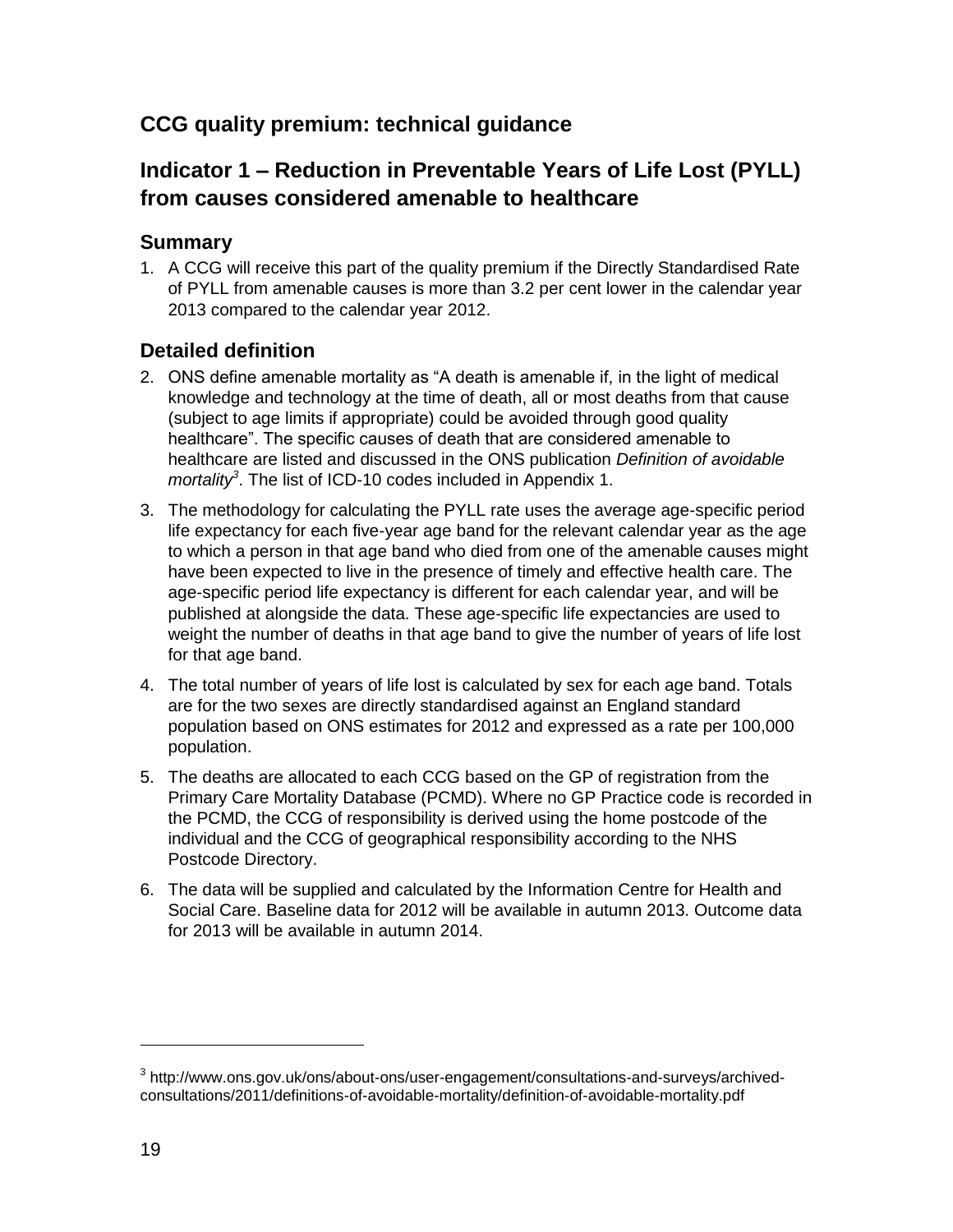# **Indicator 2 – Reducing avoidable emergency admissions**

#### **Summary**

7. A CCG will receive this part of the quality premium if:

- the Indirectly Standardised Rate of avoidable emergency admissions is lower or the same in 2013/14 compared to 2012/13, OR
- the Indirectly Standardised Rate of admissions in 2013/14 is less than 1,000 per 100,000 population.

#### **Detailed definition**

- 8. This indicator is based on the admissions for diagnoses included within four NHS Outcomes Framework indicators:
	- 2.3i Unplanned hospitalisation for chronic ambulatory care sensitive conditions
	- 2.3ii Unplanned hospitalisation for asthma, diabetes and epilepsy in under 19s
	- 3a Emergency admissions for acute conditions that should not usually require hospital admission
	- 3.2 Emergency admissions for children with lower respiratory tract infections (LRTI)
- 9. In the NHS Outcomes Framework, indicators 2.3i and 3a were originally restricted to adults only but in this indicator for the quality premium all ages are included.
- 10. The data are extracted from the Hospital Episode Statistics (HES) system. The admissions for each CCG are based on the GP Practice recorded in HES. Where no GP Practice code is recorded, the CCG of responsibility is derived using the home postcode of the individual and the CCG of geographical responsibility according to the NHS Postcode Directory.
- 11. A list of the ICD-10 diagnoses that are included is listed in Appendix 2, along with the other parameters used in the HES query.
- 12. The rate will be Indirectly Standardised using the England rate in 2012/13.
- 13. The data will be supplied and calculated by the Information Centre for Health and Social Care. Baseline data for 2012/13 will be available in summer 2013. Outcome data for 2013/14 will be available in summer 2014.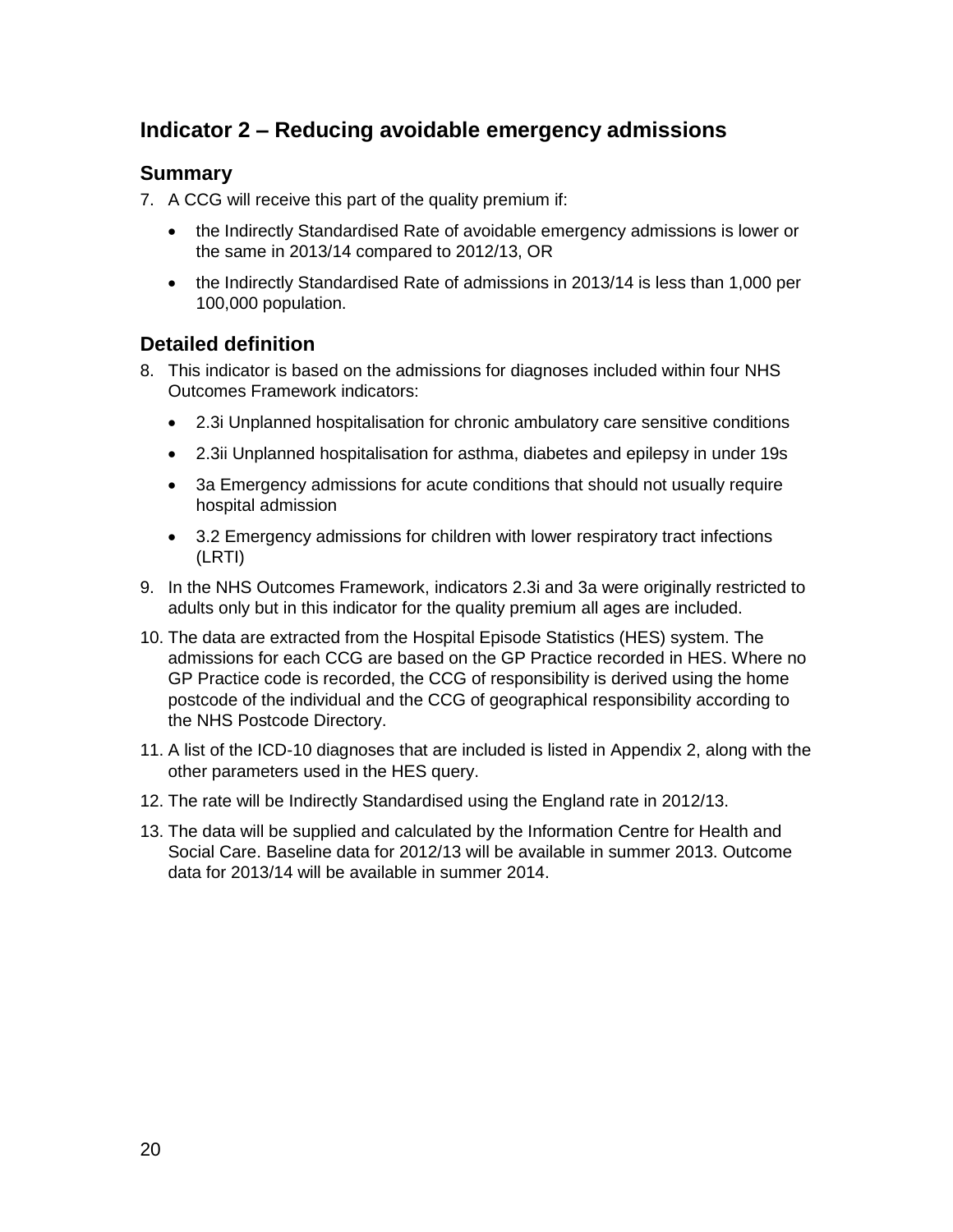# **Indicator 3 – ensuring roll-out of the Friends and Family Test (FFT) and improving patient experience of hospital services**

#### **Summary**

14. A CCG will receive this part of the quality premium if

- all relevant local providers of services commissioned by a CCG have delivered the nationally agreed roll-out plan to the national timetable; AND
- there is an improvement in average FFT scores for acute inpatient care AND A&E services between Q1 2013/14 and Q1 2014/15 for the main hospitals that serve a CCG's population<sup>4</sup>.

#### **Detailed definition – roll-out**

- 15. A provider will be considered relevant to a CCG for the roll-out plan if it is on the list of providers for a CCG in Appendix 3. This is based on providers that had more than 10 per cent of a CCG's birth events in Q1 and Q2 2012/13 HES data.
- 16. We have provided a list of provider(s) that will be considered for each CCG so that they are clear which provider(s) the CCG will need to work with to ensure roll-out.

#### **Detailed definition – acute inpatient care and A&E**

- 17. For acute inpatient care, the providers will be based on the share of admissions where speciality  $\langle$  > 502,640,700-715, AGESTART = 16-120 and CLASSPAT = 1. This restricts the admissions included to acute care, adults and excludes daycases.
- 18. For A&E, the providers are based on the share of attendances, where age is 16-120, and A&E department is type 1 or 2, and the attendance did not result in admission.
- 19. The average score for a CCG's providers will be calculated based on a weighted average of those providers' scores, where the weights are based on the shares of activity in each year.
- 20. Only the main providers are included for each measure. Main providers will be defined as those that have a greater than 10 per cent share of the CCG's acute inpatients and A&E attendances respectively.
- 21. We have not provided a list of providers for acute inpatient care and A&E because this should depend on the share of activity at each provider in the relevant year, which cannot be known in advance.
- 22. The specific dates when baseline and outcome data will become available is not yet known.

 $4$  If any of a CCG's main providers have not implemented the FFT for inpatients and A&E services by Q1 2013/14 then improvement cannot be measured and this part of quality premium will not be awarded.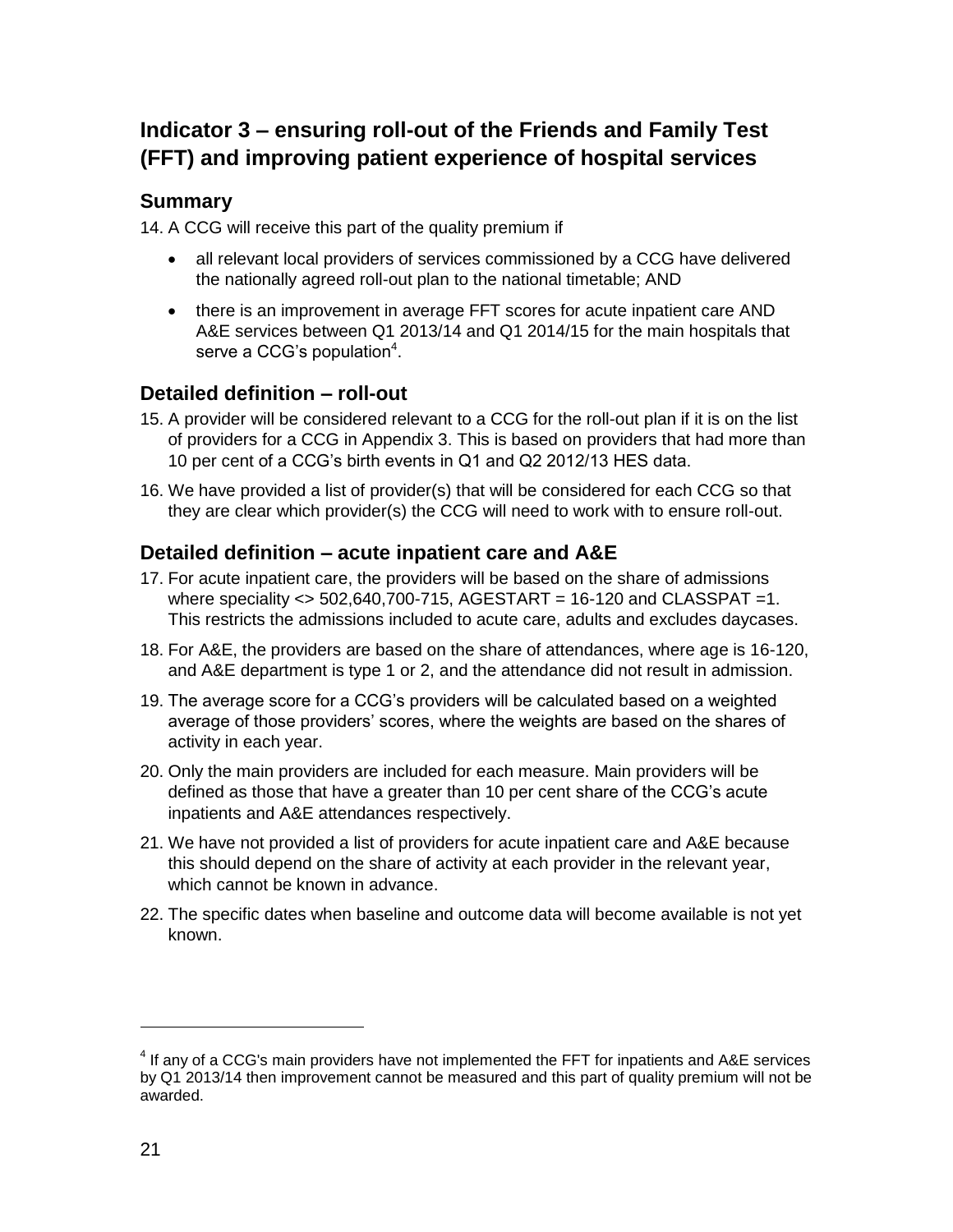# **Indicator 4 – Incidence of MRSA bacteraemia and Clostridium difficile**

#### **Summary**

23. A CCG will receive this part of the quality premium if

- there are no cases of MRSA bacteraemia assigned to the CCG; and
- C. difficile cases are at or below defined thresholds for the CCG.

#### **Detailed definition**

- 24. For MRSA, there must be no cases of MRSA bacteraemia assigned to the CCG in 2013/14. This is based on mandatory surveillance of MRSA through the Health Protection Agency Data Capture System.
- 25. For C difficile, the NHS CB has published a specific threshold for each CCG. The spreadsheet can be downloaded here: <http://www.commissioningboard.nhs.uk/everyonecounts/>
- 26. The data will be supplied and calculated by the Information Centre for Health and Social Care. Outcome data for 2013/14 will be available by summer 2014.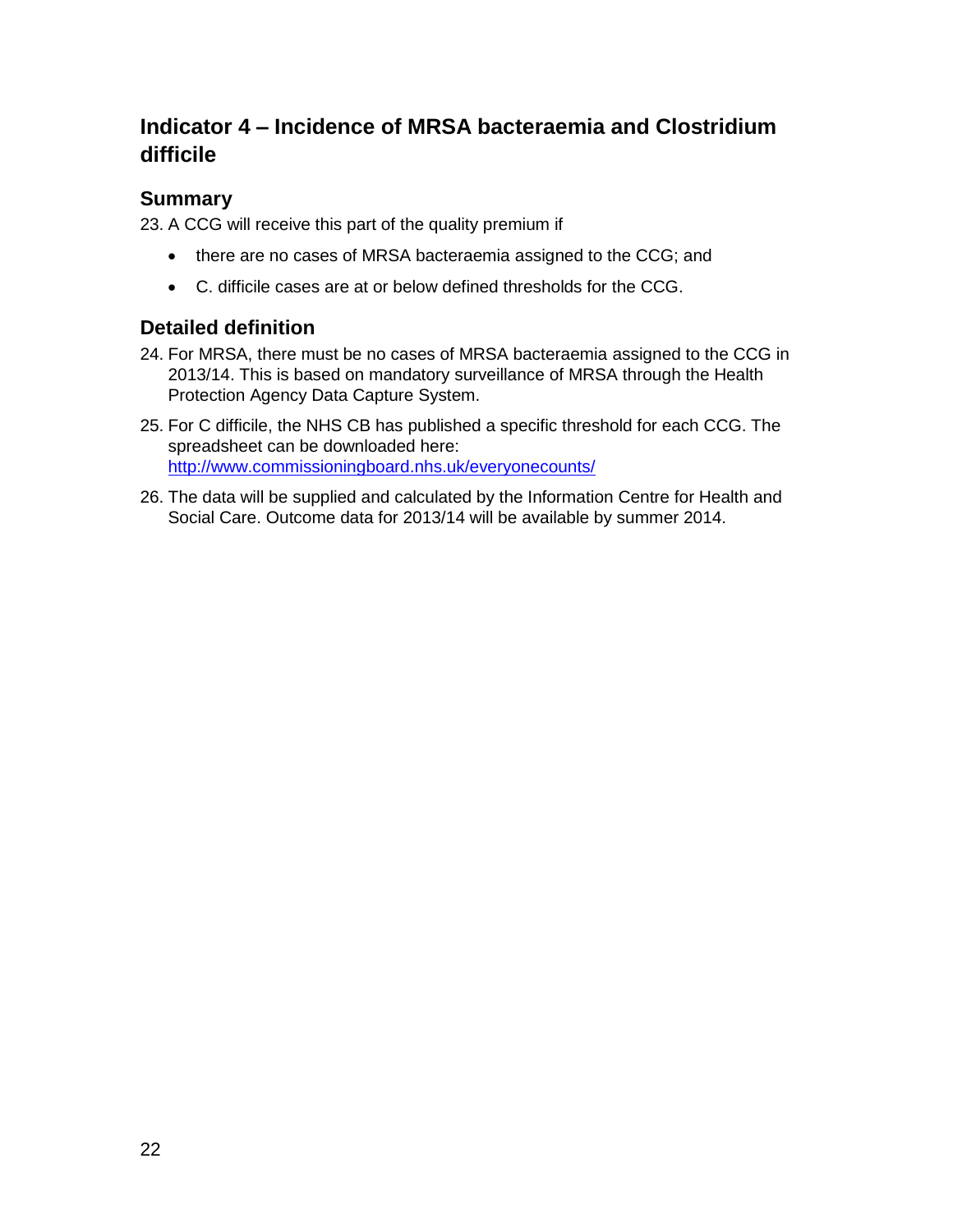# **Appendix 1: Amenable causes of mortality included in indicator 1**

| ICD-10 Codes                         | Condition group and cause                                     | Ages<br>included |
|--------------------------------------|---------------------------------------------------------------|------------------|
| <b>Infections</b>                    |                                                               |                  |
| A15-A19, B90                         | Tuberculosis                                                  | $0 - 74$         |
| A38-A41, A46, A48.1, B50-            | Selected invasive bacterial and protozoal infections          | $0 - 74$         |
| B54, G00, G03, J02, L03              |                                                               |                  |
| B17.1, B18.2                         | <b>Hepatitis C</b>                                            | $0 - 74$         |
| B20-B24                              | <b>HIV/AIDS</b>                                               | All              |
| <b>Neoplasms</b>                     |                                                               |                  |
| C18-C21                              | Malignant neoplasm of colon and rectum                        | $0 - 74$         |
| C43                                  | Malignant melanoma of skin                                    | $0 - 74$         |
| C50                                  | Malignant neoplasm of breast                                  | $0 - 74$         |
| C53                                  | Malignant neoplasm of cervix uteri                            | $0 - 74$         |
| C67                                  | Malignant neoplasm of bladder                                 | $0 - 74$         |
| C73                                  | Malignant neoplasm of thyroid gland                           | $0 - 74$         |
| C81                                  | Hodgkin's disease                                             | $0 - 74$         |
| C91, C92.0                           | Leukaemia                                                     | $0 - 44$         |
| D10-D36                              | Benign neoplasms                                              | $0 - 74$         |
| Nutritional, endocrine and metabolic |                                                               |                  |
| E10-E14                              | Diabetes mellitus                                             | $0 - 49$         |
| <b>Neurological disorders</b>        |                                                               |                  |
| G40-G41                              | Epilepsy and status epilepticus                               | $0 - 74$         |
| Cardiovascular diseases (CVD)        |                                                               |                  |
| $101 - 109$                          | Rheumatic and other valvular heart disease                    | $0 - 74$         |
| $110 - 115$                          | Hypertensive diseases                                         | $0 - 74$         |
| I20-I25                              | Ischaemic heart disease                                       | $0 - 74$         |
| 160-169                              | Cerebrovascular diseases                                      | $0 - 74$         |
| <b>Respiratory diseases</b>          |                                                               |                  |
| $J09 - J11$                          | Influenza (including swine flu)                               | $0 - 74$         |
| $J12 - J18$                          | Pneumonia                                                     | $0 - 74$         |
| J45- J46                             | Asthma                                                        | $0 - 74$         |
| <b>Digestive disorders</b>           |                                                               |                  |
| K25-K28                              | Gastric and duodenal ulcer                                    | $0 - 74$         |
| K35-K38, K40-K46, K80-K83,           | Acute abdomen, appendicitis, intestinal obstruction,          | $0 - 74$         |
| K85,K86.1-K86.9, K91.5               | cholecystitis / lithiasis, pancreatitis, hernia               |                  |
| <b>Genitourinary disorders</b>       |                                                               |                  |
| N00-N07, N17-N19, N25-N27            | Nephritis and nephrosis                                       | $0 - 74$         |
| N13, N20-N21, N35, N40,              | Obstructive uropathy & prostatic hyperplasia                  | $0 - 74$         |
| N99.1                                |                                                               |                  |
| Maternal & infant                    |                                                               |                  |
| P00-P96, A33                         | Complications of perinatal period                             | All              |
| Q00-Q99                              | Congenital malformations, deformations and                    | $0 - 74$         |
|                                      | chromosomal anomalies                                         |                  |
| <b>Injuries</b>                      |                                                               |                  |
| Y60-Y69, Y83-Y84                     | Misadventures to patients during surgical and<br>medical care | All              |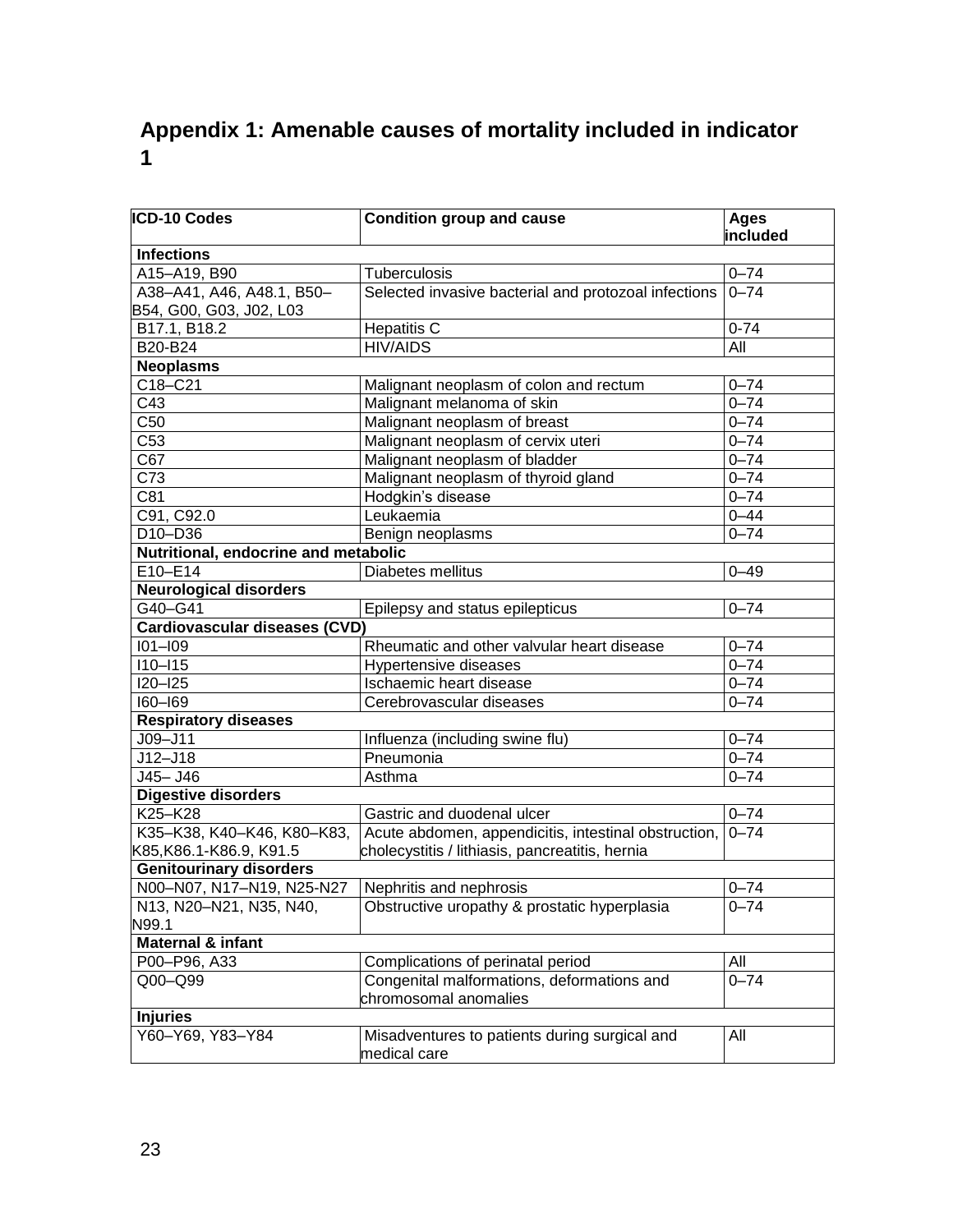# **Appendix 2: Specification of HES query for indicator 2**

1 Field Name ADMIMETH is equal to the following: 21, 22, 23, 24, 28 (Rationale: This restricts the data to emergency admissions only.)

2 Field Name EPISTAT is equal to the following: 1 or 3 (Rationale: This includes both finished and unfinished hospital episodes.)

3 Field Name ADMIDATE Limited to admissions within the relevant financial year. (Rationale: Data is presented annually with an admission date within the financial year of interest)

4 Field Name SEX is equal to the following: 1 or 2 (Rationale: Data is for the sum of males and females and excludes the small number of records where sex was unknown or unspecified.)

5 Field Name EPIORDER is equal to: 1 (Rationale: This restricts the data to the first emergency admission in a hospital spell.)

6 Field Name ADMISORC is not equal to: 51, 52, 53 (Rationale: This excludes transfers.)

7 Field Name EPITYPE is equal to: 1 (Rationale: This restricts the data to general episodes (excludes birth, delivery and mental health episodes).)

8 Field Name CLASSPAT is equal to: 1 (Rationale: This restricts the data to ordinary admissions (excludes day case and maternity admissions)).

9a Field Name 4 CHAR PRIMARY DIAGNOSIS CODE (DIAG\_01) is any of (a) to (q) are true AND Field Name STARTAGE is between 1-120 or >7000.

a) DIAG\_01 is equal to any of: B18.0, B18.1. Exclude people with a secondary diagnosis of D57 (Sickle-cell disorders).

b) DIAG\_01 is equal to any of: J45, J46X

c) DIAG  $01$  is equal to any of: I11.0, I50, J81X, I13.0. OPCS4 codes excluded: K0, K1, K2, K3, K4, K50, K52, K55, K56, K57, K60, K61, K66, K67, K68, K69, K71

d) DIAG\_01 is equal to any of: E10, E11, E12, E13, E14

e) DIAG\_01 is equal to any of: J20, J41, J42X, J43, J44, J47X. J20 only with second diagnosis of J41, J42, J43, J44, J47

f) DIAG\_01 is equal to any of: I20, I25. OPCS4 codes excluded: A, B, C, D, E, F, G, H, I, J, K, L, M, N, O, P, Q, R, S, T, V, W, X0, X1, X2, X4, X5

g) DIAG\_01 is equal to any of: D50.1, D50.8, D50.9, D51, D52

h) DIAG\_01 is equal to any of: I10X, I11.9. OPCS4 codes excluded: K0, K1, K2, K3, K4, K50, K52, K55, K56, K57, K60, K61, K66, K67, K68, K69, K71

i) DIAG\_01 is equal to any of: G40, G41, F00, F01, F02, F03, I48X

j) DIAG\_01 is equal to any of: J10, J11, J13X, J14, J15.3, J15.4, J15.7, J15.9, J16.8,

J18.1, J18.8, A36, A37, B05, B06, B16.1, B16.9, B26, M01.4. Exclude people with a secondary diagnosis of D57 (Sickle-cell disorders).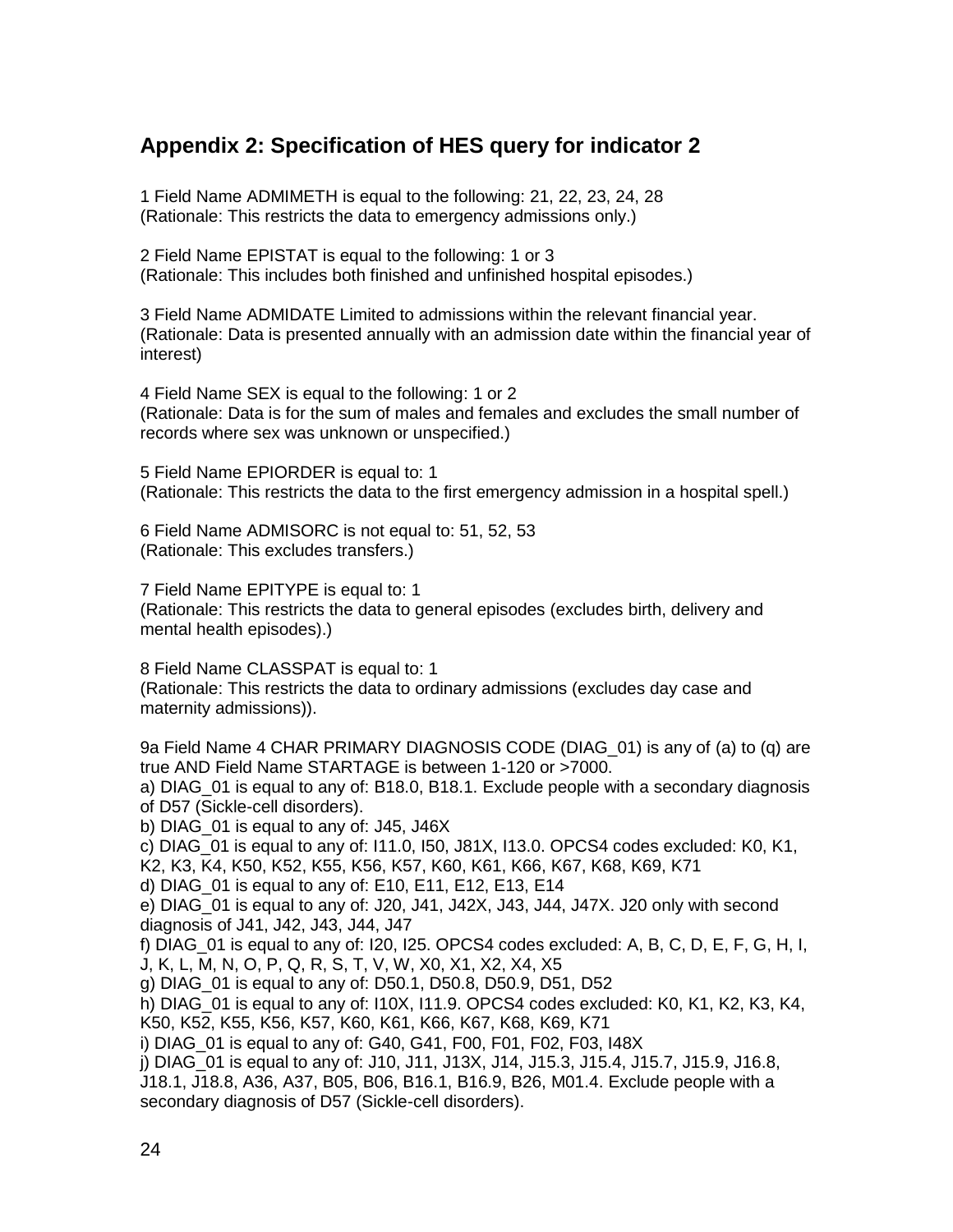k) DIAG  $01$  is equal to any of: I24.0, I24.8, I24.9. OPCS4 codes excluded: A, B, C, D, E, F, G, H, I, J, K, L, M, N, O, P, Q, R, S, T, V, W, X0, X1, X2, X4, X5. l) DIAG\_01 is equal to any of: E86, K52, A02.0, A04, A05.9, A07.2, A08, A09. m) DIAG 01 is equal to any of: N10, N11, N12, N13.6, N15.9, N39.0, N30.0, N30.8, N30.9.

n) DIAG\_01 is equal to any of: K25.0-K25.2, K25.4-K25.6, K26.0-K26.2, K26.4-K26.6, K27.0-K27.2, K27.4-K27.6, K28.0-K28.2, K28.4-K28.6, K20, K21.

o) DIAG\_01 is equal to any of: L03, L04, L08.0, L08.8, L08.9, L88, L98.0, I89.1, L01, L02. OPCS4 codes excluded: A, B, C, D, E, F, G, H, I, J, K, L, M, N, O, P, Q, R, S1, S2, S3, S41, S42, S43, S44, S45, S48, S49, T, V, W, X0, X1, X2, X4, X5. S47 is allowed if by itself.

p) DIAG\_01 is equal to any of: H66, H67, J02, J03, J06, J31.2, J04.0.

h) DIAG\_01 is equal to any of: A69.0, K02, K03, K04, K05, K06, K08, K09.8, K09.9, K12, K13.

q) DIAG  $01$  is equal to any of: R56, O15, G25.3.

OR

9b Field Name 4 CHAR PRIMARY DIAGNOSIS CODE (DIAG\_01) is any of (a) to (b) AND Field Name STARTAGE is <19 or >7000

a) J45, J46, E10, G40, G41

b) J10.0, J11.0, J11.1, J12.-, J13, J14, J15.-, J16.-, J18.0, J18.1, J18.9, J21.-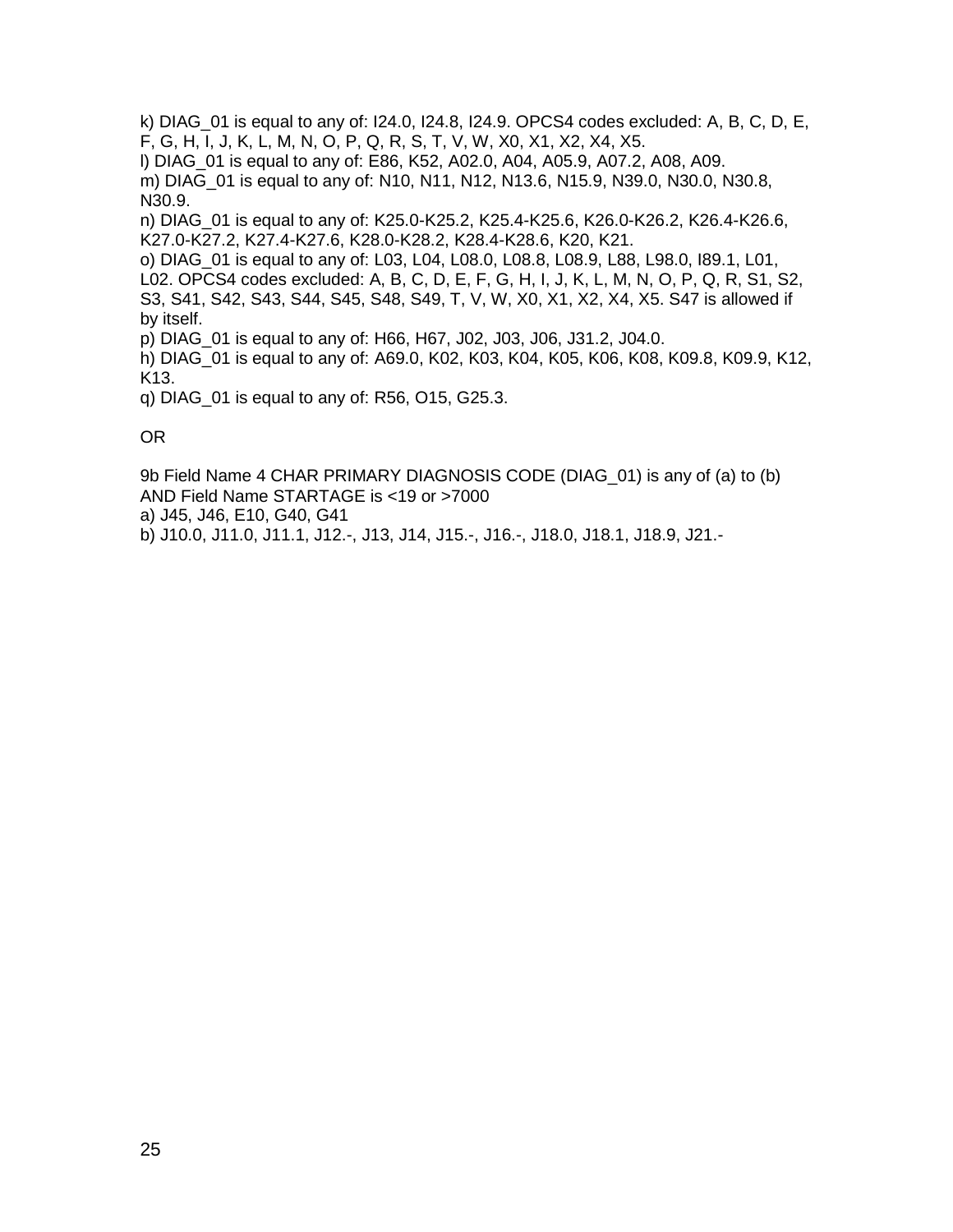# **Appendix 3 – Providers for each CCG to be considered for Friends and Family maternity roll-out**

The table below gives a list of CCGs and the provider codes that will be considered for each. A list of provider codes->names is available from the Organisation Codes Service<sup>5</sup>.

| Code            | <b>Name</b>                                    |                 | <b>Providers</b> |            |  |  |
|-----------------|------------------------------------------------|-----------------|------------------|------------|--|--|
| 00C             | NHS Darlington CCG                             | <b>RXP</b>      |                  |            |  |  |
| 00D             | NHS Durham Dales, Easington and Sedgefield CCG | <b>RXP</b>      | <b>RLN</b>       | <b>RVW</b> |  |  |
| 00F             | <b>NHS Gateshead CCG</b>                       | RR7             | <b>RTD</b>       |            |  |  |
| 00G             | NHS Newcastle North and East CCG               | <b>RTD</b>      |                  |            |  |  |
| 00H             | <b>NHS Newcastle West CCG</b>                  | <b>RTD</b>      |                  |            |  |  |
| 00J             | <b>NHS North Durham CCG</b>                    | <b>RXP</b>      |                  |            |  |  |
| 00K             | NHS Hartlepool and Stockton-on-Tees CCG        | <b>RVW</b>      | <b>RTR</b>       |            |  |  |
| 00 <sub>L</sub> | <b>NHS Northumberland CCG</b>                  | <b>RTF</b>      | <b>RTD</b>       |            |  |  |
| 00M             | <b>NHS South Tees CCG</b>                      | <b>RTR</b>      |                  |            |  |  |
| 00N             | NHS South Tyneside CCG                         | RE9             |                  |            |  |  |
| 00P             | <b>NHS Sunderland CCG</b>                      | <b>RLN</b>      |                  |            |  |  |
| 00Q             | NHS Blackburn with Darwen CCG                  | <b>RXR</b>      |                  |            |  |  |
| 00R             | NHS Blackpool CCG                              | <b>RXL</b>      |                  |            |  |  |
| 00T             | <b>NHS Bolton CCG</b>                          | <b>RMC</b>      |                  |            |  |  |
| 00V             | <b>NHS Bury CCG</b>                            | RW <sub>6</sub> | <b>RMC</b>       |            |  |  |
| 00W             | <b>NHS Central Manchester CCG</b>              | RM <sub>2</sub> |                  |            |  |  |
| 00X             | NHS Chorley and South Ribble CCG               | <b>RXN</b>      |                  |            |  |  |
| 00Y             | <b>NHS Oldham CCG</b>                          | RW <sub>6</sub> |                  |            |  |  |
| 01A             | NHS East Lancashire CCG                        | <b>RXR</b>      |                  |            |  |  |
| 01C             | <b>NHS Eastern Cheshire CCG</b>                | RJN             |                  |            |  |  |
| 01D             | NHS Heywood, Middleton & Rochdale CCG          | RW <sub>6</sub> |                  |            |  |  |
| 01E             | <b>NHS Greater Preston CCG</b>                 | <b>RXN</b>      |                  |            |  |  |

<sup>&</sup>lt;sup>5</sup> http://www.connectingforhealth.nhs.uk/systemsandservices/data/ods/nhs-trusts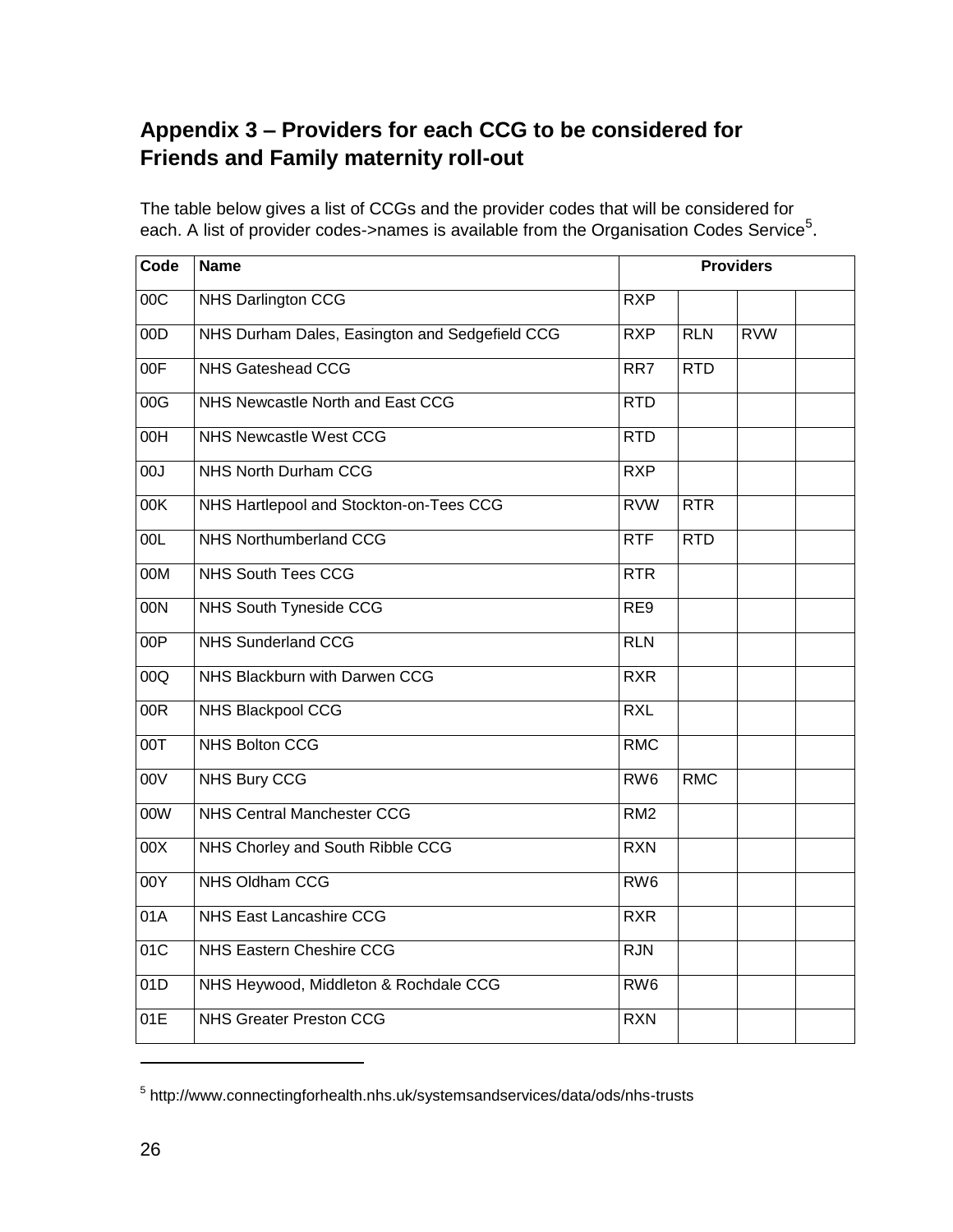| Code | <b>Name</b>                             |                 | <b>Providers</b> |            |            |  |
|------|-----------------------------------------|-----------------|------------------|------------|------------|--|
| 01F  | NHS Halton CCG                          | <b>RBN</b>      | <b>RWW</b>       | <b>REP</b> | <b>RJR</b> |  |
| 01G  | NHS Salford CCG                         | <b>RMC</b>      | RW <sub>6</sub>  |            |            |  |
| 01H  | <b>NHS Cumbria CCG</b>                  | <b>RNL</b>      |                  |            |            |  |
| 01J  | <b>NHS Knowsley CCG</b>                 | <b>RBN</b>      | <b>REP</b>       | <b>RVY</b> |            |  |
| 01K  | NHS Lancashire North CCG                | <b>RXN</b>      |                  |            |            |  |
| 01M  | <b>NHS North Manchester CCG</b>         | RW <sub>6</sub> |                  |            |            |  |
| 01N  | <b>NHS South Manchester CCG</b>         | RM <sub>2</sub> |                  |            |            |  |
| 01R  | NHS South Cheshire CCG                  | <b>RJE</b>      |                  |            |            |  |
| 01T  | NHS South Sefton CCG                    | <b>REP</b>      | <b>RVY</b>       |            |            |  |
| 01V  | NHS Southport and Formby CCG            | <b>RVY</b>      |                  |            |            |  |
| 01W  | <b>NHS Stockport CCG</b>                | <b>RWJ</b>      | RM <sub>2</sub>  |            |            |  |
| 01X  | <b>NHS St Helens CCG</b>                | <b>RBN</b>      | <b>RWW</b>       |            |            |  |
| 01Y  | NHS Tameside and Glossop CCG            | <b>RWJ</b>      | RW <sub>6</sub>  |            |            |  |
| 02A  | <b>NHS Trafford CCG</b>                 | RM <sub>2</sub> |                  |            |            |  |
| 02D  | NHS Vale Royal CCG                      | <b>RJR</b>      | <b>RWW</b>       |            |            |  |
| 02E  | <b>NHS Warrington CCG</b>               | <b>RWW</b>      |                  |            |            |  |
| 02F  | NHS West Cheshire CCG                   | <b>RJR</b>      |                  |            |            |  |
| 02G  | NHS West Lancashire CCG                 | <b>RVY</b>      |                  |            |            |  |
| 02H  | NHS Wigan Borough CCG                   | <b>RRF</b>      | <b>RMC</b>       |            |            |  |
| 02M  | NHS Fylde & Wyre CCG                    | <b>RXL</b>      | <b>RXN</b>       |            |            |  |
| 02N  | NHS Airedale, Wharfedale and Craven CCG | <b>RCF</b>      |                  |            |            |  |
| 02P  | NHS Barnsley CCG                        | <b>RFF</b>      |                  |            |            |  |
| 02Q  | <b>NHS Bassetlaw CCG</b>                | RP <sub>5</sub> |                  |            |            |  |
| 02R  | <b>NHS Bradford Districts CCG</b>       | <b>RAE</b>      | <b>RWY</b>       | <b>RCF</b> |            |  |
| 02T  | NHS Calderdale CCG                      | <b>RWY</b>      |                  |            |            |  |
| 02V  | NHS Leeds North CCG                     | RR <sub>8</sub> | <b>RCD</b>       |            |            |  |
| 02W  | NHS Bradford City CCG                   | <b>RAE</b>      |                  |            |            |  |
| 02X  | <b>NHS Doncaster CCG</b>                | RP <sub>5</sub> |                  |            |            |  |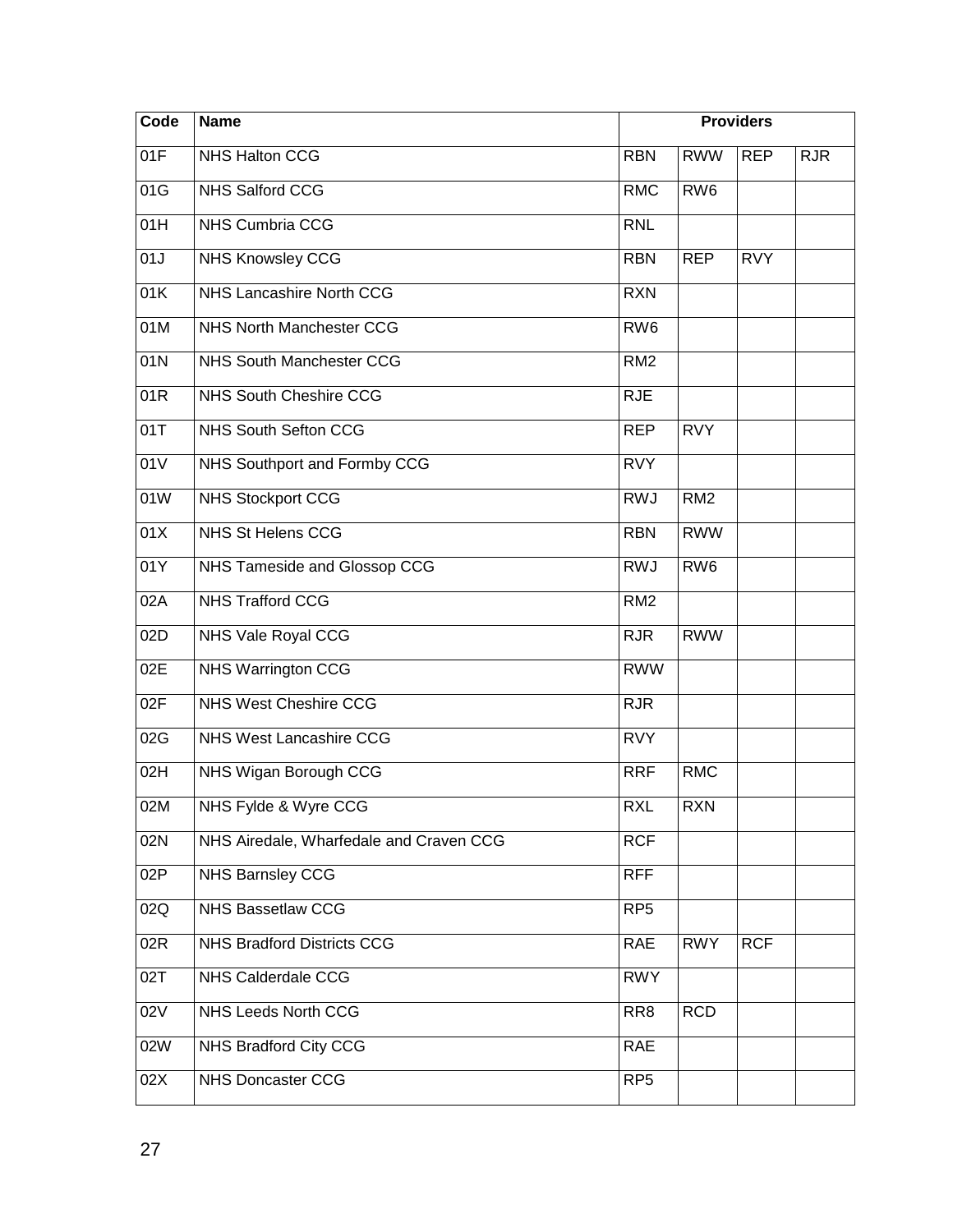| Code | <b>Name</b>                                 | <b>Providers</b> |                 |            |  |
|------|---------------------------------------------|------------------|-----------------|------------|--|
| 02Y  | NHS East Riding of Yorkshire CCG            | <b>RWA</b>       | <b>RCB</b>      |            |  |
| 03A  | NHS Greater Huddersfield CCG                | <b>RWY</b>       |                 |            |  |
| 03C  | <b>NHS Leeds West CCG</b>                   | RR <sub>8</sub>  |                 |            |  |
| 03D  | NHS Hambleton, Richmondshire and Whitby CCG | <b>RTR</b>       | <b>RCB</b>      |            |  |
| 03E  | NHS Harrogate and Rural District CCG        | <b>RCD</b>       |                 |            |  |
| 03F  | <b>NHS Hull CCG</b>                         | <b>RWA</b>       |                 |            |  |
| 03G  | NHS Leeds South and East CCG                | RR <sub>8</sub>  | <b>RMP</b>      |            |  |
| 03H  | NHS North East Lincolnshire CCG             | <b>RJL</b>       |                 |            |  |
| 03J  | <b>NHS North Kirklees CCG</b>               | <b>RXF</b>       | <b>RWY</b>      |            |  |
| 03K  | <b>NHS North Lincolnshire CCG</b>           | <b>RJL</b>       |                 |            |  |
| 03L  | NHS Rotherham CCG                           | <b>RFR</b>       |                 |            |  |
| 03M  | NHS Scarborough and Ryedale CCG             | <b>RCB</b>       |                 |            |  |
| 03N  | <b>NHS Sheffield CCG</b>                    | <b>RHQ</b>       |                 |            |  |
| 03Q  | NHS Vale of York CCG                        | <b>RCB</b>       |                 |            |  |
| 03R  | <b>NHS Wakefield CCG</b>                    | <b>RXF</b>       |                 |            |  |
| 03T  | <b>NHS Lincolnshire East CCG</b>            | <b>RWD</b>       | <b>RJL</b>      |            |  |
| 03V  | NHS Corby CCG                               | <b>RNQ</b>       |                 |            |  |
| 03W  | NHS East Leicestershire and Rutland CCG     | <b>RWE</b>       |                 |            |  |
| 03X  | NHS Erewash CCG                             | RX1              | <b>RTG</b>      |            |  |
| 03Y  | <b>NHS Hardwick CCG</b>                     | <b>RFS</b>       | RK <sub>5</sub> |            |  |
| 04C  | NHS Leicester City CCG                      | <b>RWE</b>       |                 |            |  |
| 04D  | NHS Lincolnshire West CCG                   | <b>RWD</b>       |                 |            |  |
| 04E  | NHS Mansfield & Ashfield CCG                | RK <sub>5</sub>  |                 |            |  |
| 04F  | NHS Milton Keynes CCG                       | RD <sub>8</sub>  |                 |            |  |
| 04G  | NHS Nene CCG                                | <b>RNS</b>       | <b>RNQ</b>      |            |  |
| 04H  | NHS Newark & Sherwood CCG                   | RK <sub>5</sub>  | RX1             | <b>RWD</b> |  |
| 04J  | NHS North Derbyshire CCG                    | <b>RFS</b>       | <b>RWJ</b>      |            |  |
| 04K  | <b>NHS Nottingham City CCG</b>              | RX1              |                 |            |  |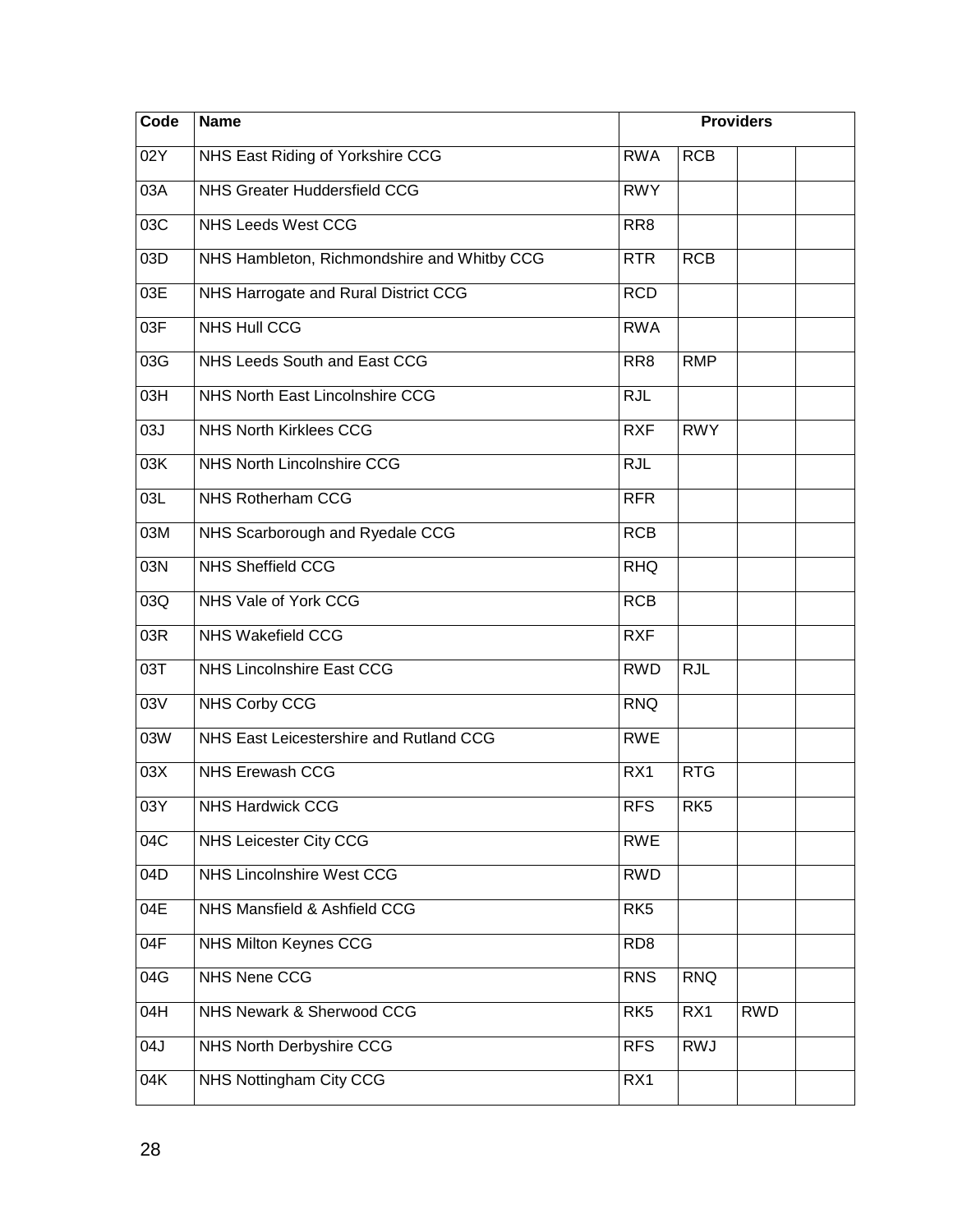| Code | <b>Name</b>                                      |                 | <b>Providers</b> |            |            |  |
|------|--------------------------------------------------|-----------------|------------------|------------|------------|--|
| 04L  | NHS Nottingham North & East CCG                  | RX1             |                  |            |            |  |
| 04M  | <b>NHS Nottingham West CCG</b>                   | RX1             |                  |            |            |  |
| 04N  | <b>NHS Rushcliffe CCG</b>                        | RX1             |                  |            |            |  |
| 04Q  | NHS South West Lincolnshire CCG                  | <b>RWD</b>      | RX1              |            |            |  |
| 04R  | NHS Southern Derbyshire CCG                      | <b>RTG</b>      |                  |            |            |  |
| 04V  | <b>NHS West Leicestershire CCG</b>               | <b>RWE</b>      | <b>RJF</b>       |            |            |  |
| 04X  | NHS Birmingham South and Central CCG             | <b>RLU</b>      | RR <sub>1</sub>  |            |            |  |
| 04Y  | NHS Cannock Chase CCG                            | <b>RJD</b>      | <b>RBK</b>       | <b>RJF</b> |            |  |
| 05A  | NHS Coventry and Rugby CCG                       | <b>RKB</b>      |                  |            |            |  |
| 05C  | <b>NHS Dudley CCG</b>                            | <b>RNA</b>      |                  |            |            |  |
| 05D  | <b>NHS East Staffordshire CCG</b>                | <b>RJF</b>      |                  |            |            |  |
| 05F  | <b>NHS Herefordshire CCG</b>                     | <b>RLQ</b>      |                  |            |            |  |
| 05G  | NHS North Staffordshire CCG                      | <b>RJE</b>      | <b>RJN</b>       |            |            |  |
| 05H  | NHS Warwickshire North CCG                       | <b>RLT</b>      |                  |            |            |  |
| 05J  | NHS Redditch and Bromsgrove CCG                  | <b>RWP</b>      |                  |            |            |  |
| 05L  | NHS Sandwell and West Birmingham CCG             | <b>RXK</b>      | <b>RLU</b>       | <b>RNA</b> | <b>RBK</b> |  |
| 05N  | NHS Shropshire CCG                               | <b>RXW</b>      |                  |            |            |  |
| 05P  | <b>NHS Solihull CCG</b>                          | RR1             |                  |            |            |  |
| 05Q  | NHS South East Staffs and Seisdon Peninsular CCG | <b>RJF</b>      | RR <sub>1</sub>  | RL4        |            |  |
| 05R  | NHS South Warwickshire CCG                       | <b>RJC</b>      |                  |            |            |  |
| 05T  | NHS South Worcestershire CCG                     | <b>RWP</b>      |                  |            |            |  |
| 05V  | <b>NHS Stafford and Surrounds CCG</b>            | <b>RJD</b>      | <b>RJE</b>       |            |            |  |
| 05W  | NHS Stoke on Trent CCG                           | <b>RJE</b>      |                  |            |            |  |
| 05X  | NHS Telford & Wrekin CCG                         | <b>RXW</b>      |                  |            |            |  |
| 05Y  | <b>NHS Walsall CCG</b>                           | <b>RBK</b>      |                  |            |            |  |
| 06A  | NHS Wolverhampton CCG                            | RL4             |                  |            |            |  |
| 06D  | NHS Wyre Forest CCG                              | <b>RWP</b>      |                  |            |            |  |
| 06F  | <b>NHS Bedfordshire CCG</b>                      | RC <sub>1</sub> | RC <sub>9</sub>  |            |            |  |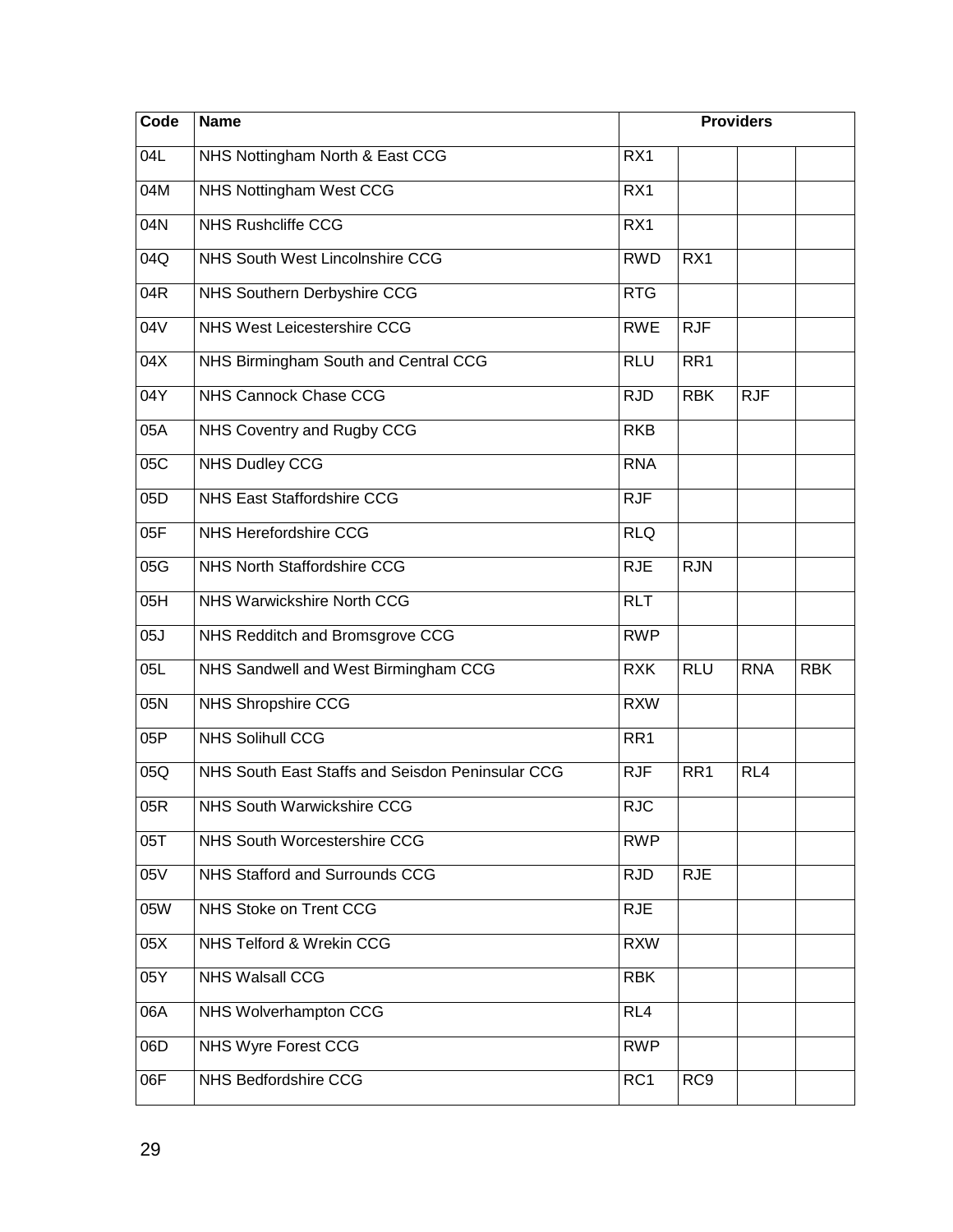| Code | <b>Name</b>                             | <b>Providers</b> |            |            |            |
|------|-----------------------------------------|------------------|------------|------------|------------|
| 06H  | NHS Cambridgeshire and Peterborough CCG | <b>RGT</b>       | <b>RGN</b> | <b>RQQ</b> |            |
| 06K  | NHS East and North Hertfordshire CCG    | <b>RWH</b>       | <b>RQW</b> |            |            |
| 06L  | NHS Ipswich and East Suffolk CCG        | <b>RGQ</b>       |            |            |            |
| 06M  | NHS Great Yarmouth & Waveney CCG        | <b>RGP</b>       |            |            |            |
| 06N  | <b>NHS Herts Valleys CCG</b>            | <b>RWG</b>       | <b>RVL</b> |            |            |
| 06P  | <b>NHS Luton CCG</b>                    | RC <sub>9</sub>  |            |            |            |
| 06Q  | NHS Mid Essex CCG                       | RQ8              | <b>RDE</b> |            |            |
| 06T  | <b>NHS North East Essex CCG</b>         | <b>RDE</b>       |            |            |            |
| 06V  | <b>NHS North Norfolk CCG</b>            | RM <sub>1</sub>  |            |            |            |
| 06W  | <b>NHS Norwich CCG</b>                  | RM <sub>1</sub>  |            |            |            |
| 06Y  | NHS South Norfolk CCG                   | RM <sub>1</sub>  | <b>RGR</b> |            |            |
| 07G  | <b>NHS Thurrock CCG</b>                 | <b>RDD</b>       | RN7        |            |            |
| 07H  | <b>NHS West Essex CCG</b>               | <b>RQW</b>       | <b>RGT</b> |            |            |
| 07J  | <b>NHS West Norfolk CCG</b>             | <b>RCX</b>       |            |            |            |
| 07K  | <b>NHS West Suffolk CCG</b>             | <b>RGR</b>       | <b>RGT</b> |            |            |
| 07L  | NHS Barking & Dagenham CCG              | RF4              |            |            |            |
| 07M  | <b>NHS Barnet CCG</b>                   | <b>RVL</b>       | <b>RAL</b> |            |            |
| 07N  | <b>NHS Bexley CCG</b>                   | RN7              | <b>RYQ</b> |            |            |
| 07P  | <b>NHS Brent CCG</b>                    | <b>RYJ</b>       | <b>RAL</b> |            |            |
| 07Q  | NHS Bromley CCG                         | <b>RYQ</b>       |            |            |            |
| 07R  | NHS Camden CCG                          | <b>RAL</b>       | <b>RYJ</b> |            |            |
| 07T  | NHS City and Hackney CCG                | <b>RQX</b>       |            |            |            |
| 07V  | <b>NHS Croydon CCG</b>                  | <b>RVR</b>       | <b>RJZ</b> | <b>RYQ</b> | <b>RTP</b> |
| 07W  | NHS Ealing CCG                          | RC <sub>3</sub>  | <b>RYJ</b> |            |            |
| 07X  | <b>NHS Enfield CCG</b>                  | <b>RVL</b>       | <b>RAP</b> |            |            |
| 07Y  | <b>NHS Hounslow CCG</b>                 | <b>RFW</b>       | <b>RYJ</b> |            |            |
| 08A  | <b>NHS Greenwich CCG</b>                | <b>RYQ</b>       |            |            |            |
| 08C  | NHS Hammersmith and Fulham CCG          | <b>RYJ</b>       | <b>RQM</b> |            |            |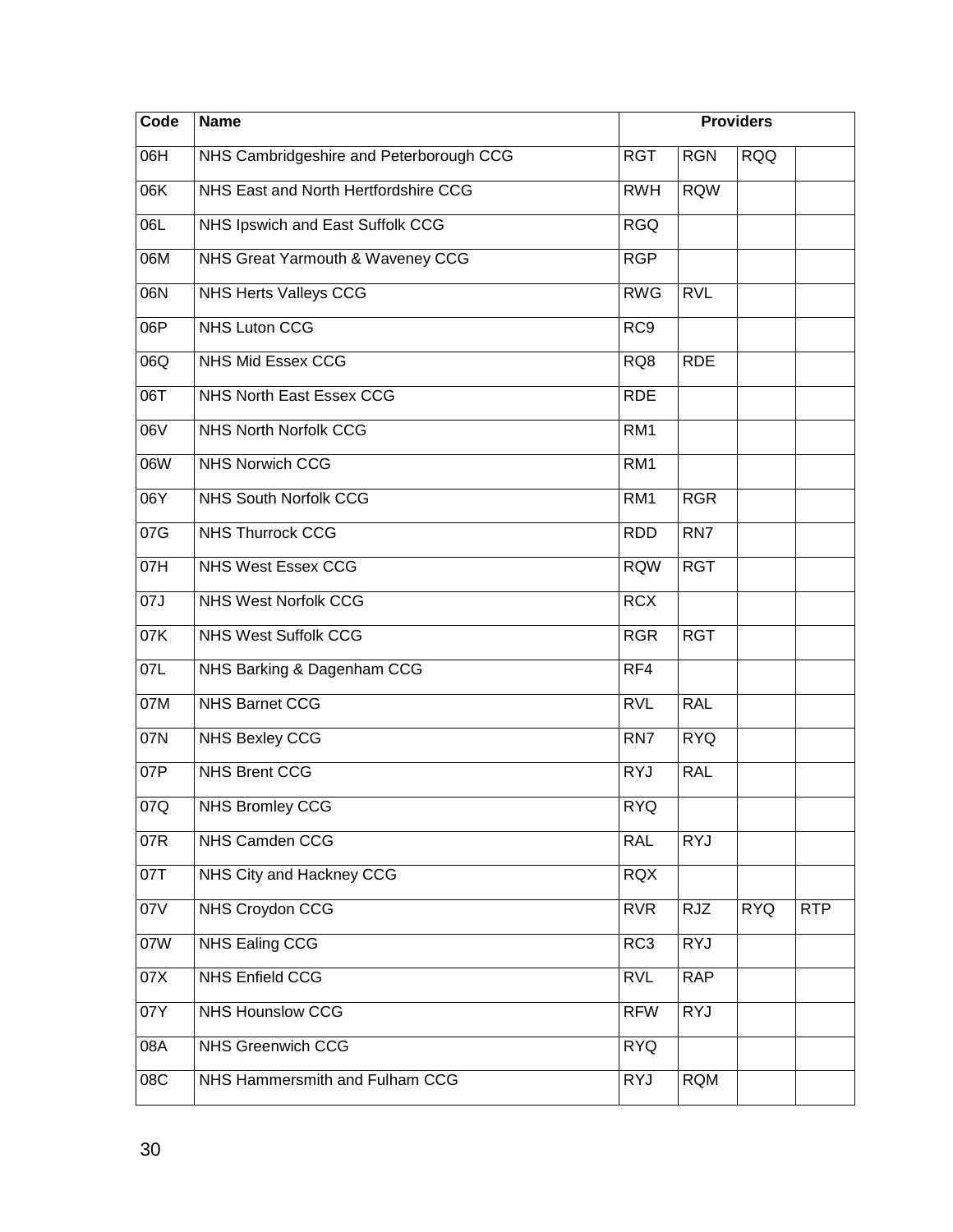| Code | <b>Name</b>                              |                  | <b>Providers</b> |            |            |  |
|------|------------------------------------------|------------------|------------------|------------|------------|--|
| 08D  | <b>NHS Haringey CCG</b>                  | <b>RKE</b>       | <b>RAP</b>       |            |            |  |
| 08E  | <b>NHS Harrow CCG</b>                    | <b>RVL</b>       | <b>RYJ</b>       | <b>RWG</b> | <b>RAS</b> |  |
| 08F  | <b>NHS Havering CCG</b>                  | RF4              |                  |            |            |  |
| 08G  | NHS Hillingdon CCG                       | <b>RAS</b>       |                  |            |            |  |
| 08H  | NHS Islington CCG                        | <b>RKE</b>       |                  |            |            |  |
| 08J  | <b>NHS Kingston CCG</b>                  | <b>RAX</b>       |                  |            |            |  |
| 08K  | <b>NHS Lambeth CCG</b>                   | RJ1              | <b>RJZ</b>       |            |            |  |
| 08L  | <b>NHS</b> Lewisham CCG                  | RJ <sub>2</sub>  | RJ1              | <b>RJZ</b> |            |  |
| 08M  | <b>NHS Newham CCG</b>                    | R <sub>1</sub> H |                  |            |            |  |
| 08N  | NHS Redbridge CCG                        | RF4              | R <sub>1</sub> H |            |            |  |
| 08P  | <b>NHS Richmond CCG</b>                  | <b>RAX</b>       | <b>RFW</b>       |            |            |  |
| 08Q  | <b>NHS Southwark CCG</b>                 | <b>RJZ</b>       | RJ1              |            |            |  |
| 08R  | <b>NHS Merton CCG</b>                    | RJ7              | <b>RVR</b>       | <b>RAX</b> |            |  |
| 08T  | <b>NHS Sutton CCG</b>                    | <b>RVR</b>       |                  |            |            |  |
| 08V  | <b>NHS Tower Hamlets CCG</b>             | R <sub>1</sub> H |                  |            |            |  |
| 08W  | NHS Waltham Forest CCG                   | R <sub>1</sub> H |                  |            |            |  |
| 08X  | NHS Wandsworth CCG                       | RJ7              | <b>RQM</b>       | <b>RAX</b> | RJ1        |  |
| 08Y  | NHS West London (K&C, QPP) CCG           | <b>RYJ</b>       | <b>RQM</b>       |            |            |  |
| 09A  | NHS Central London (Westminster) CCG     | <b>RYJ</b>       | <b>RQM</b>       |            |            |  |
| 09C  | NHS Ashford CCG                          | <b>RVV</b>       |                  |            |            |  |
| 09D  | NHS Brighton & Hove CCG                  | <b>RXH</b>       | <b>RYR</b>       |            |            |  |
| 09E  | NHS Canterbury and Coastal CCG           | <b>RVV</b>       |                  |            |            |  |
| 09F  | NHS Eastbourne, Hailsham and Seaford CCG | <b>RXC</b>       |                  |            |            |  |
| 09G  | <b>NHS Coastal West Sussex CCG</b>       | <b>RYR</b>       |                  |            |            |  |
| 09H  | <b>NHS Crawley CCG</b>                   | <b>RTP</b>       | <b>RXH</b>       |            |            |  |
| 09J  | NHS Dartford, Gravesham and Swanley CCG  | RN7              |                  |            |            |  |
| 09L  | NHS East Surrey CCG                      | <b>RTP</b>       |                  |            |            |  |
| 09N  | NHS Guildford and Waverley CCG           | RA <sub>2</sub>  |                  |            |            |  |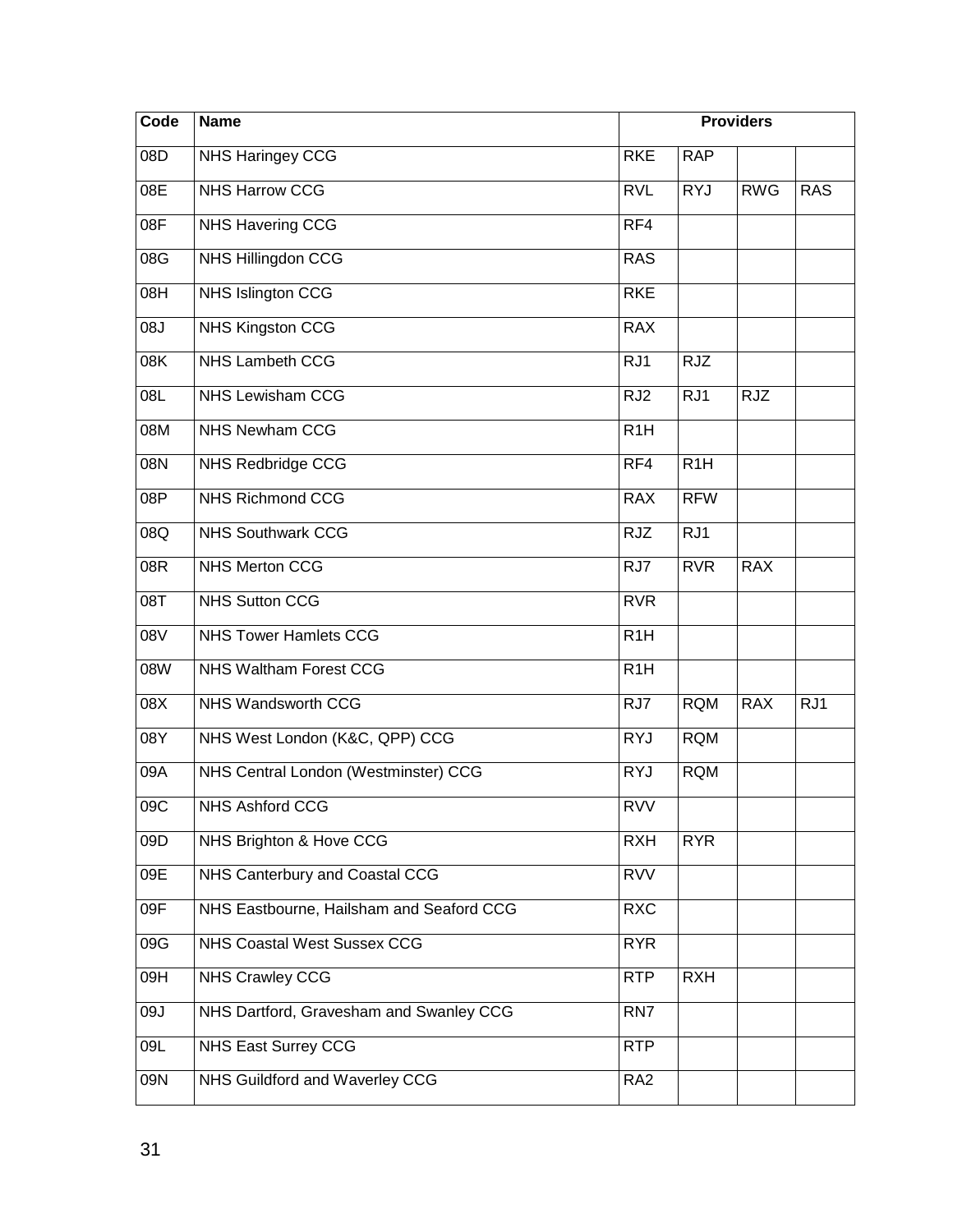| Code       | <b>Name</b>                           |                  | <b>Providers</b> |                 |            |
|------------|---------------------------------------|------------------|------------------|-----------------|------------|
| 09P        | NHS Hastings & Rother CCG             | <b>RXC</b>       |                  |                 |            |
| 09W        | NHS Medway CCG                        | <b>RPA</b>       |                  |                 |            |
| 09X        | NHS Horsham and Mid Sussex CCG        | RXH              | <b>RTP</b>       |                 |            |
| 09Y        | NHS North West Surrey CCG             | <b>RTK</b>       |                  |                 |            |
| 10A        | NHS South Kent Coast CCG              | <b>RVV</b>       |                  |                 |            |
| 10C        | NHS Surrey Heath CCG                  | <b>RDU</b>       |                  |                 |            |
| 10D        | <b>NHS Swale CCG</b>                  | <b>RPA</b>       |                  |                 |            |
| 10E        | <b>NHS Thanet CCG</b>                 | <b>RVV</b>       |                  |                 |            |
| 10G        | NHS Bracknell and Ascot CCG           | <b>RDU</b>       | <b>RHW</b>       |                 |            |
| 10H        | <b>NHS Chiltern CCG</b>               | <b>RXQ</b>       |                  |                 |            |
| 10J        | NHS North Hampshire CCG               | RN <sub>5</sub>  |                  |                 |            |
| 10K        | NHS Fareham and Gosport CCG           | <b>RHU</b>       |                  |                 |            |
| 10L        | NHS Isle of Wight CCG                 | R <sub>1</sub> F |                  |                 |            |
| 10M        | <b>NHS Newbury and District CCG</b>   | <b>RHW</b>       | RN <sub>5</sub>  | RN <sub>3</sub> |            |
| <b>10N</b> | NHS North & West Reading CCG          | <b>RHW</b>       |                  |                 |            |
| 10Q        | NHS Oxfordshire CCG                   | <b>RTH</b>       |                  |                 |            |
| 10R        | <b>NHS Portsmouth CCG</b>             | <b>RHU</b>       |                  |                 |            |
| 10T        | <b>NHS Slough CCG</b>                 | <b>RAS</b>       | <b>RTH</b>       | <b>RDU</b>      | <b>RYJ</b> |
| <b>10V</b> | NHS South Eastern Hampshire CCG       | <b>RHU</b>       | <b>RYR</b>       |                 |            |
| 10W        | NHS South Reading CCG                 | <b>RHW</b>       |                  |                 |            |
| 10X        | <b>NHS Southampton CCG</b>            | <b>RHM</b>       |                  |                 |            |
| 10Y        | NHS Aylesbury Vale CCG                | <b>RXQ</b>       |                  |                 |            |
| <b>11A</b> | NHS West Hampshire CCG                | <b>RHM</b>       | RN <sub>5</sub>  |                 |            |
| <b>11C</b> | NHS Windsor, Ascot and Maidenhead CCG | <b>RDU</b>       | <b>RTK</b>       | <b>RHW</b>      |            |
| 11D        | NHS Wokingham CCG                     | <b>RHW</b>       |                  |                 |            |
| 11E        | NHS Bath and North East Somerset CCG  | RN <sub>3</sub>  |                  |                 |            |
| 11H        | <b>NHS Bristol CCG</b>                | <b>RVJ</b>       |                  |                 |            |
| 11J        | <b>NHS Dorset CCG</b>                 | RD <sub>3</sub>  | <b>RBD</b>       |                 |            |